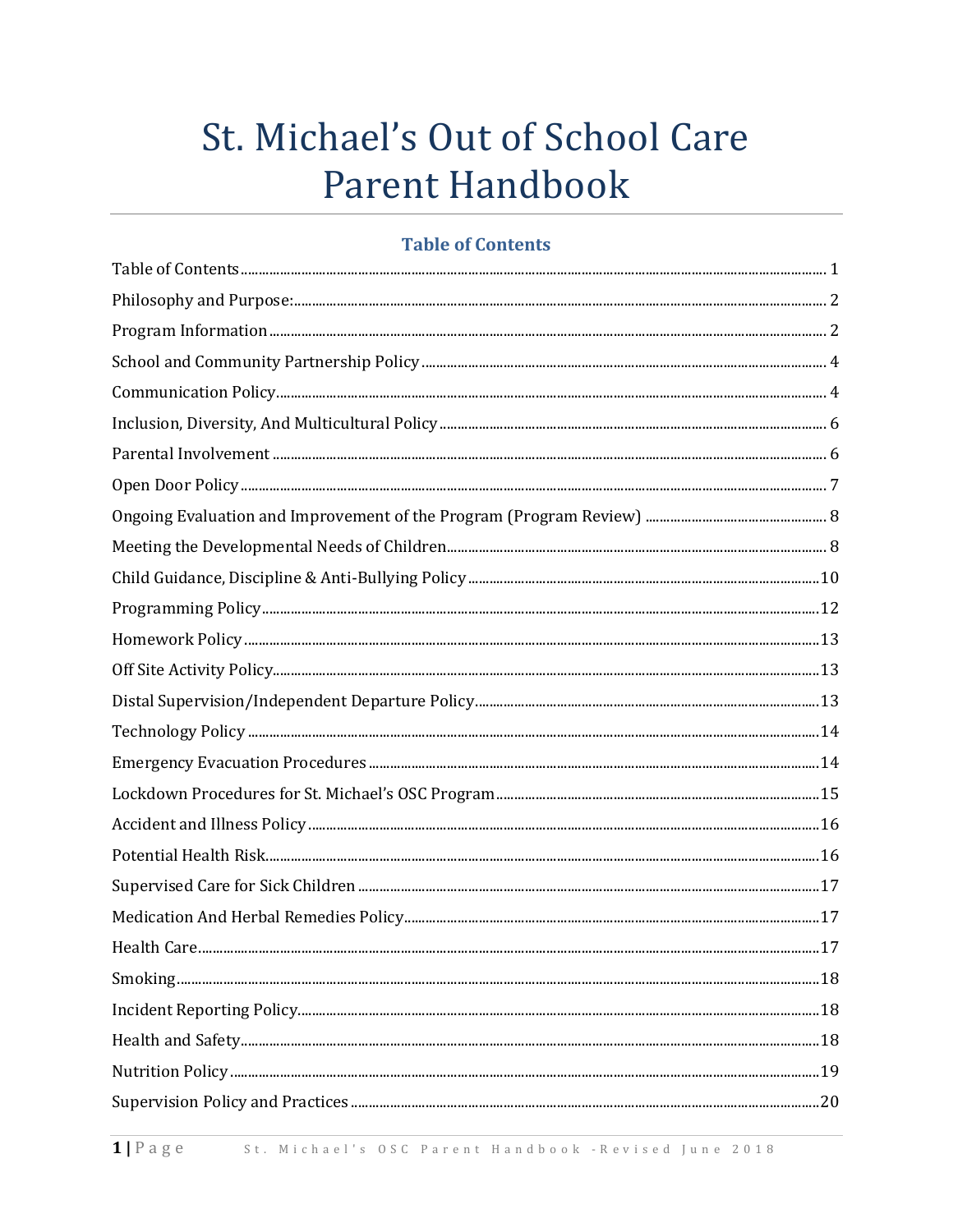## PHILOSOPHY AND PURPOSE:

The development and training of a child is one the parents' most precious responsibilities. Our Out of School Program (OSC) was founded to help parents carry out that responsibility in a safe, healthy and wholesome environment. It is our aim and purpose to help children develop socially, emotionally, physically, creatively and spiritually, for life. The children will be encouraged to care for their own personal needs, to be considerate of others, play safe, learn to share, express their feelings, and provide input into the program and its activities. Recreational activities (indoors and outdoors) are offered to promote the physical health and well-being of children. The children will be challenged by new learning experiences, under the guidance of capable and qualified personnel who sense a calling to serve children and families this way. A central belief at St. Michael's School is that all people are created in the image of God, thereby committing and encouraging us to accept each child as being uniquely created and gifted. An awareness of God will grow as the child is exposed and involved in an environment of inclusion and acceptance of children with special needs.

## PROGRAM INFORMATION

REGISTRATION FEE: **\$50.00/per family per year** *(not covered by subsidy)*

METHOD OF ADMISSION: Registrations are only to be received by the Program Coordinator or the School Secretary. Parents are asked to complete the registration forms, sign the contract, and pay the registration fee **BEFORE ADMISSION**. Registrations are based on a first come, first served basis because of the license limit of 60 children (10 Kindergarten and 50 grade levels).

CHILD'S AGE: The program accepts children from 5-12 years of age.

HOURS OF OPERATION: The program will be in operation during regular school attendance days between the hours of 7:00 am to 8:30 am and 3:08 pm to 5:30 pm, Monday through Friday. There will be no program offered during holiday closures or Professional Development Days.

ARRIVAL AND DEPARTURE: A parent/guardian or authorized person is requested to accompany their child/ren into the program daily, ensuring a staff member is aware of their arrival. The child/ren must be signed in by the person dropping them off, and signed out by the person picking them up. No latecomers after 8:15am (gym doors are closed), as outdoor supervision starts at 8:25. It is too busy to accept more children, as clean up and dismissal prep. is underway. Exceptions to this policy are made only for a **school age** child whose parent has signed a "Release of Liability Form". This form gives written consent for the child to travel to and/or from home and school unescorted.

OVERTIME: **No child shall be left in the program past 5:30 pm.** In the event that a child has not been picked up by 5:30 pm, the Program Coordinator will make every effort to contact the parent(s)/guardian(s) or other designated adults, before calling the Department of Children's Services. If the parent is unable to get to the program before the required time, it is the parent's responsibility to notify staff, and make alternate arrangements to have their child picked up.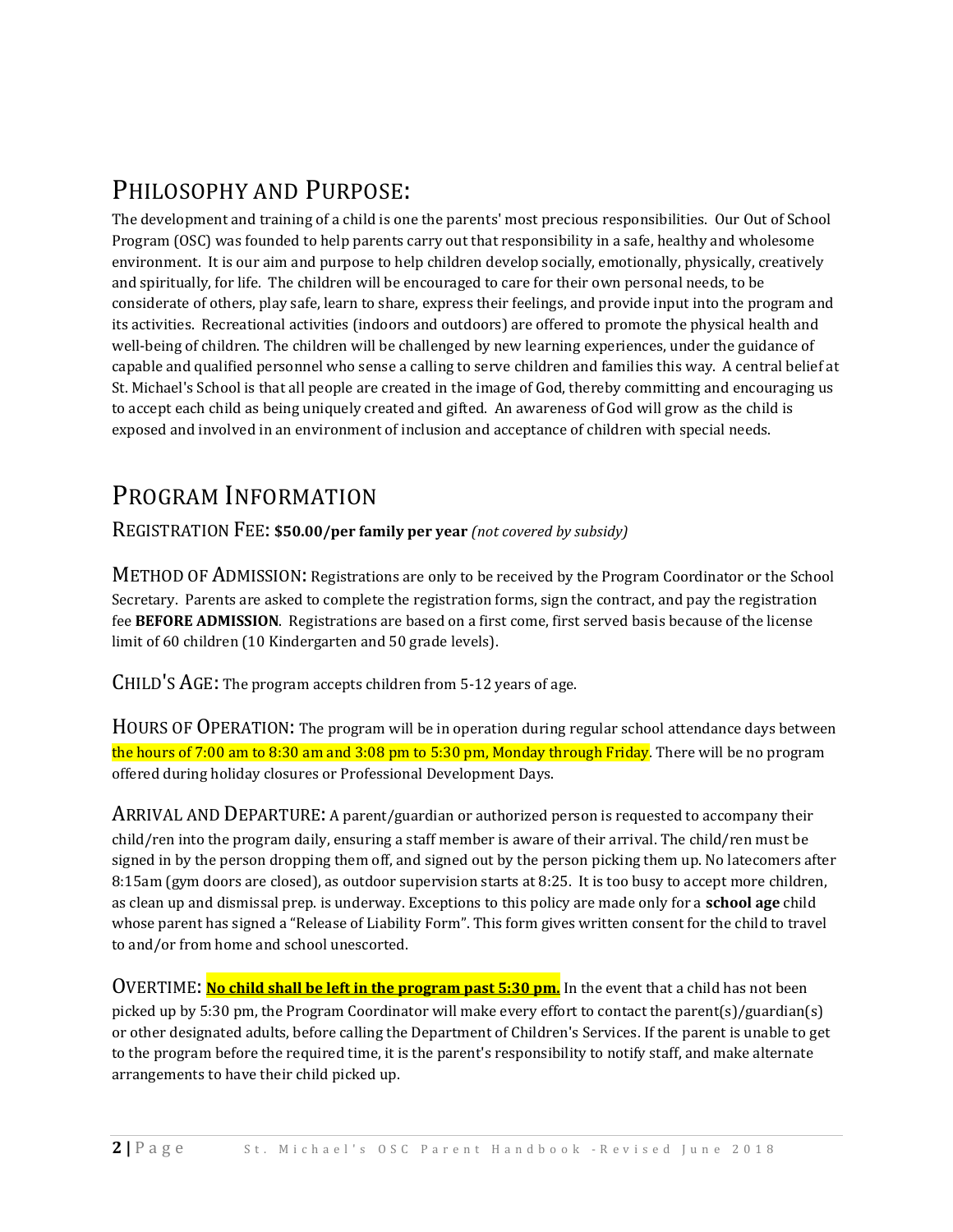LATE PICK-UP FEE CHARGES: An automatic late fee of \$10.00 will be charged for the first nine minutes (from 5:30 pm – 5:39 pm, as per the clock in the gym), and then an additional \$5.00 for every five minutes after that. Late pick-up fees in June are expected to be paid by the end of the week that they are accrued (as the June billings will most likely already be done at that time), or the child will not be able to use the program.

5:30 – 5:39 pm - \$10.00 (automatic) late fee 5:40 – 5:44 pm - \$ 5.00 additional late fee 5:45 – 5:49 pm - \$ 5.00 additional late fee 5:50 – 5:54 pm - \$ 5.00 additional late fee 5:55 – 5:59 pm - \$ 5.00 additional late fee

#### **Persistent default of this policy, without reasonable cause, means forwarding this problem to the principal, which may result in expulsion of the child from the program.**

LICENSING: This facility is routinely inspected and monitored by a licensing officer from Southeast Alberta Child and Family Services (SEACFSA). Copies of the current licensing/monitor reports are posted and past copies are available for viewing by any parent and/or staff member.

CHANGE OF INFORMATION: The parent(s)/guardian(s) agree to notify the program immediately of any changes of name, address, phone number, or any factor that may have a bearing on the child's care.

GRIEVANCES OR CONCERNS: Grievances or concerns may be made to the Program Coordinator (either verbally or written) or to the principal. If parent concern or dissatisfaction remains following these steps, the licensing officer may be contacted at #201, 346-3 Street S.E., Medicine Hat or phone 403-529-3174.

If after enrollment of the child, he/she seems unprepared for the group experience, and is unable to adjust properly, the Program Coordinator will consult the parent(s)/guardian(s) for future 'placement' of the child.

FEES: Billing fees are \$8.00 per hour for each child. Logging of time will be calculated in 15-minute intervals.

At the end of every month, hours will be compiled for the previous month and families will be billed accordingly through the school secretary. Parent(s)/guardian(s) agree to pay all fees within 3 days of receipt of invoice. Cheques are to be made payable to "St. Michaels School" and monies are to be given directly to the Program Coordinator or to the school secretary. **Persistent delinquency of payment of fees may result in the expulsion of the child.** 

SUBSIDY: For families who qualify, there is subsidy available to use the program and can be applied for through the Alberta Child Care Subsidy Program a[t http://www.humanservices.alberta.ca/financial](http://www.humanservices.alberta.ca/financial-support/15104.html)[support/15104.html](http://www.humanservices.alberta.ca/financial-support/15104.html)

When completing the "Application for Child Care Subsidy" form, please use "St. Michael's School Programs" as the name of the program and the address of the program is "865 Black Boulevard N.W., Medicine Hat, Alberta, T1A 7B5" Families are responsible for maintaining the updates on their Subsidy accounts for renewal.

Please note Subsidy **does not** cover the \$50 Registration Fee.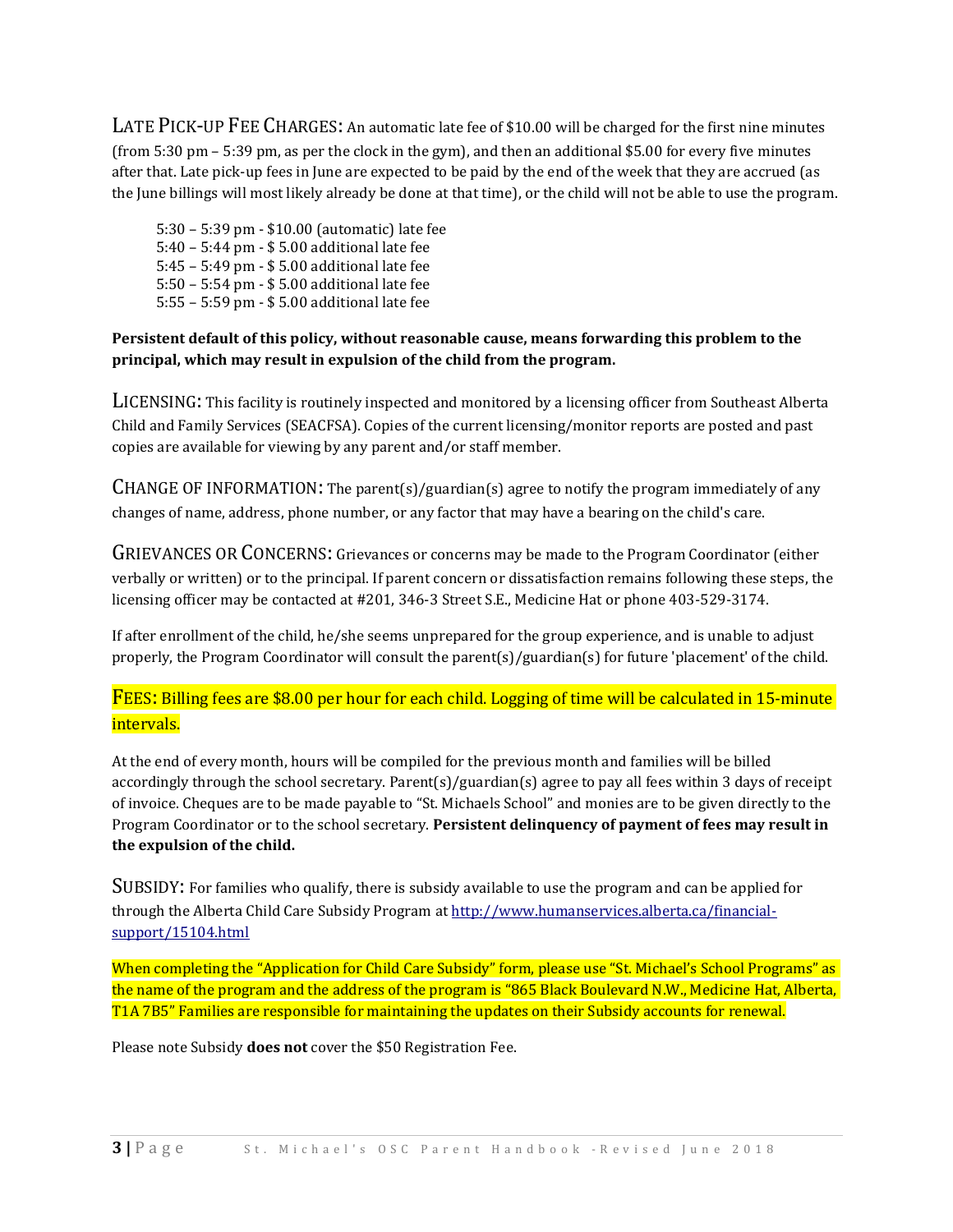## SCHOOL AND COMMUNITY PARTNERSHIP POLICY

The Out of School Care Program is run through and located in the St. Michael's School Gymnasium and Stage Area. The Medicine Hat Catholic Board of Education (license holder), principal and secretary of the school are involved in the operation of the program. The program is open to all children, Kindergarten to Grade 6, attending St. Michael's school.

The program provides access to information and community resources to the families on the bulletin boards, Facebook, or by the sign in/out book. Parents are encouraged to speak to program staff if they are in need of a referral to a community agency.

Staff will encourage the children's understanding of, and involvement in the broader community.

The program is involved with the following community resources:

- Medicine Hat and District Child Care Association
- Licensing assistance
- Recycling Program at School
- Various children's recreational activity fundraisers (staff may donate or buy fundraising items)
- St. Michaels' school events (staff may attend Christmas concerts and/or plays)
- Medicine Hat Public Library (constant rotation of books, music, and movies as applicable to the weekly theme)

## COMMUNICATION POLICY

The St. Michael`s Out of School Care program requires that ongoing communication occurs on a regular basis between staff, families, children, and school administration. This ensures that all stakeholders are wellinformed about the program.

Staff acknowledge children, respond attentively and show interest when the children communicate with them. Staff seek out meaningful interactions and conversations with each child, encouraging children to express their feelings, needs and desires. Staff will show the children that they can actively communicate their feelings without fear of being interrupted. Staff greet children as they enter the program, ask them about their day, check to see how they are feeling, etc. When children have stories to tell, staff stop, listen, and respond in a positive manner. During play and activities, staff are actively engaged with the children as appropriate and are available to the children at all times.

The communication will extend to include the children in the program planning.

At that time, the staff will obtain feedback from the children as to:

- 1) what projects they would like to do,
- 2) what goals they wish to set for the month and
- 3) what special activities they would like to see happen.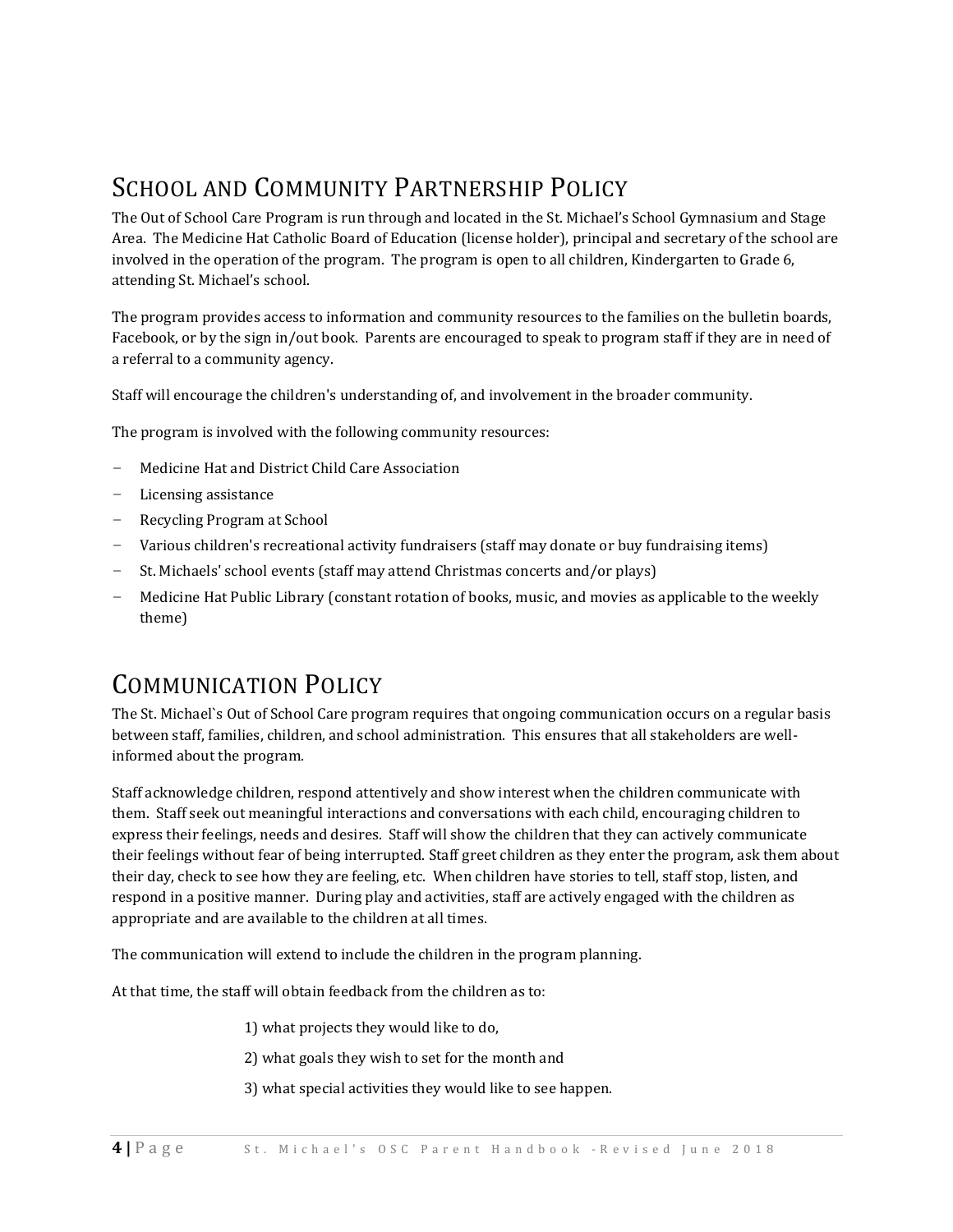This will assist in the children's emotional development by reinforcing that their opinion matters, thereby increasing their self-esteem.

The program offers the parents an orientation and parent handbook in order to establish an understanding of what the program offers their child/children and to create a positive relationship between the child's/ children's family and the program. Families are informed of program components that directly affect them through the handbook, letters sent home, the bulletin boards, or Facebook.

Each day, staff will have conversations with parent(s)/guardian(s) and the children about their day, their home life, and any program information. This kind of communication is intended to create positive and respectful relationships where the children and the parent(s)/guardian(s) will be encouraged to communicate their feelings, any issues that arise, and their cultural experiences/preferences. The program will provide access to any information and community resources to the families on a bulletin board, display, or Facebook.

Parents may be asked to complete surveys from time to time, evaluating the program and giving feedback in order that St. Michael's Out of School Care can better serve their family's needs. This survey may be done anonymously, if desired.

Any documentation pertaining to the child's progress within the program is retained to the child's individual file. This information is available to the parent(s)/guardian(s). Child-specific information is shared only with parental consent. A notable incident book is available to record incidents that have happened where parents had to be involved. This is used by staff to record any recurring incidents.

Relationships with the school is encouraged and initiated by the program. The program and the school communicate and share information so as to improve the services provided by each. For example, speaking to the secretary about absentee children or speaking to the principal about issues that have arisen in the program. Staff are aware of and support school sponsored events. Staff read the school newsletter and look at the main bulletin board in the entrance. Staff ask children what events are happening and how they plan to participate.

Staff communicate with one another on a daily basis through conversations and through a communication log book that is accessible to all staff. This log is to record any information from parents, the school, children, or anything that all staff need to know. Staff initial the log when they have read it. Issues and concerns are addressed in a timely manner.

Staff are kept informed about changes to program delivery, child care best practice, and government information that will directly affect them through verbal communication with the Program Coordinator, notes made in the log book and the bulletin board. The Program Coordinator is readily available each day for staff to speak to if they have any concerns or ideas. Any issues will be dealt with promptly. The program provides staff with opportunities to give input and participate in decision-making. When program changes occur, staff are notified, asked their opinion, and for any suggestions.

The program supports and encourages professional development for all staff. Workshop opportunities will be shared with staff. Staff are encouraged to share information gained from their professional development activity.

The Program Coordinator may sit down with staff to review their job performance. Once a year, a formal staff evaluation may be conducted by the coordinator, and at the same time, staff will be asked to fill out a selfevaluation detailing how they feel they are doing.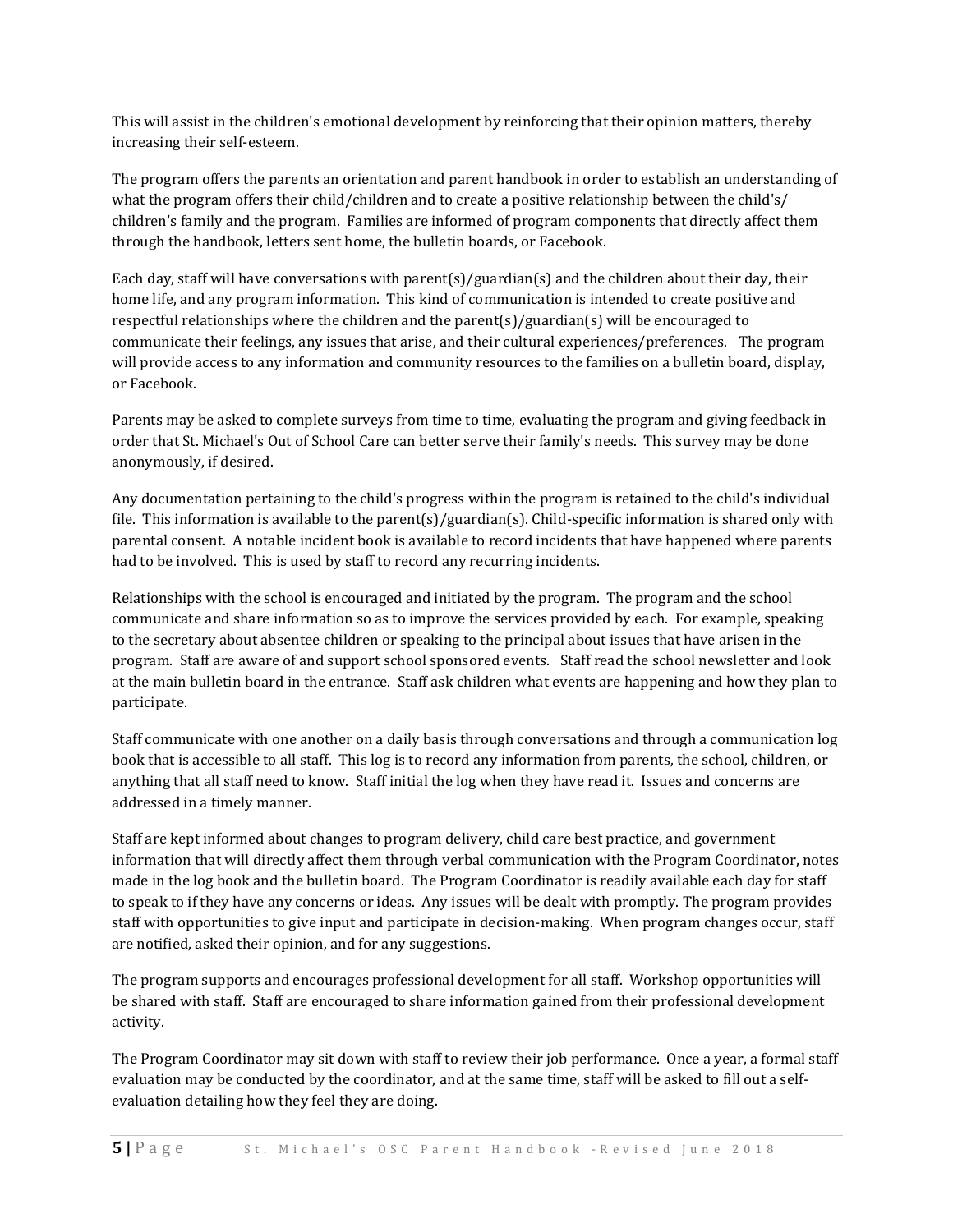## INCLUSION, DIVERSITY, AND MULTICULTURAL POLICY

St. Michael`s Out of School Care staff will provide an inclusive environment at all times that allows all children to have the opportunity to participate in activities regardless of their needs, abilities, background, or interests. This ensures that children and families feel they are an integral part of the program. The program is responsive to the diverse needs of the children and families it serves.

Staff facilitate a safe environment for children to express their feelings. Staff greet children as they enter the program, ask them about their day, check to see how they are feeling, etc. When children have stories to tell, staff stop, listen, and respond in a positive manner.

Activities are applicable and responsive to the children's interests, backgrounds, preferences, needs and abilities, as well as their suggestions regarding the weekly themes. Children will be asked for input into activities and this information will be recorded by staff to include in upcoming planning. Cultural heritage and awareness, individual differences, unique qualities, abilities, skills and talents will all be celebrated and incorporated as an important part of programming. Staff invite families to share their cultural experiences and traditions through verbal interactions, for documentation on planning sheets. The multicultural and inclusive activities and materials are then planned and implemented.

During these planned activities, staff are actively engaged with the children and help out where needed. Staff support children to initiate, plan and follow through on their activities. Staff will get down to the child's level to help support, encourage them, and give ideas on how to achieve success on their creation. Staff will encourage the children to try new things on their own. When a child asks for help, staff will respond as quickly as possible. If a child seems to be struggling with a game or craft, staff offer help. Program activities are modified to accommodate the different levels of skills and abilities. For example, use white glue or glue stick instead of hot glue gun for younger children. Staff will also help children with cutting when necessary.

Cooperative games, recreational and physical activities are also planned. Staff ensure that all children can play together by encouraging older children to be careful and to watch out for the younger ones. Older children are encouraged to help younger children to learn how to play the game and be successful. This helps older children to develop leadership skills and learn to be sensitive to the needs of the younger children.

To ease transitions, children are kept in smaller groups. This allows staff to help the children who need additional support.

The indoor space (gym) will be arranged so that a variety of activities can occur simultaneously (tables located by the stage for snack, games, crafts, Playdough, etc.; stage area for small toys, centers, building, etc.; larger gym area for sports, active games, etc.) and in a way that meet the diverse needs, as well as the number, of children in the program. There is lots of room for children to play and do activities. It is arranged and resourced to support quiet (reading or homework), messy (art), and noisy activities.

Staff will encourage the children's understanding of, and involvement in the broader community. See Community Resources Policy.

## PARENTAL INVOLVEMENT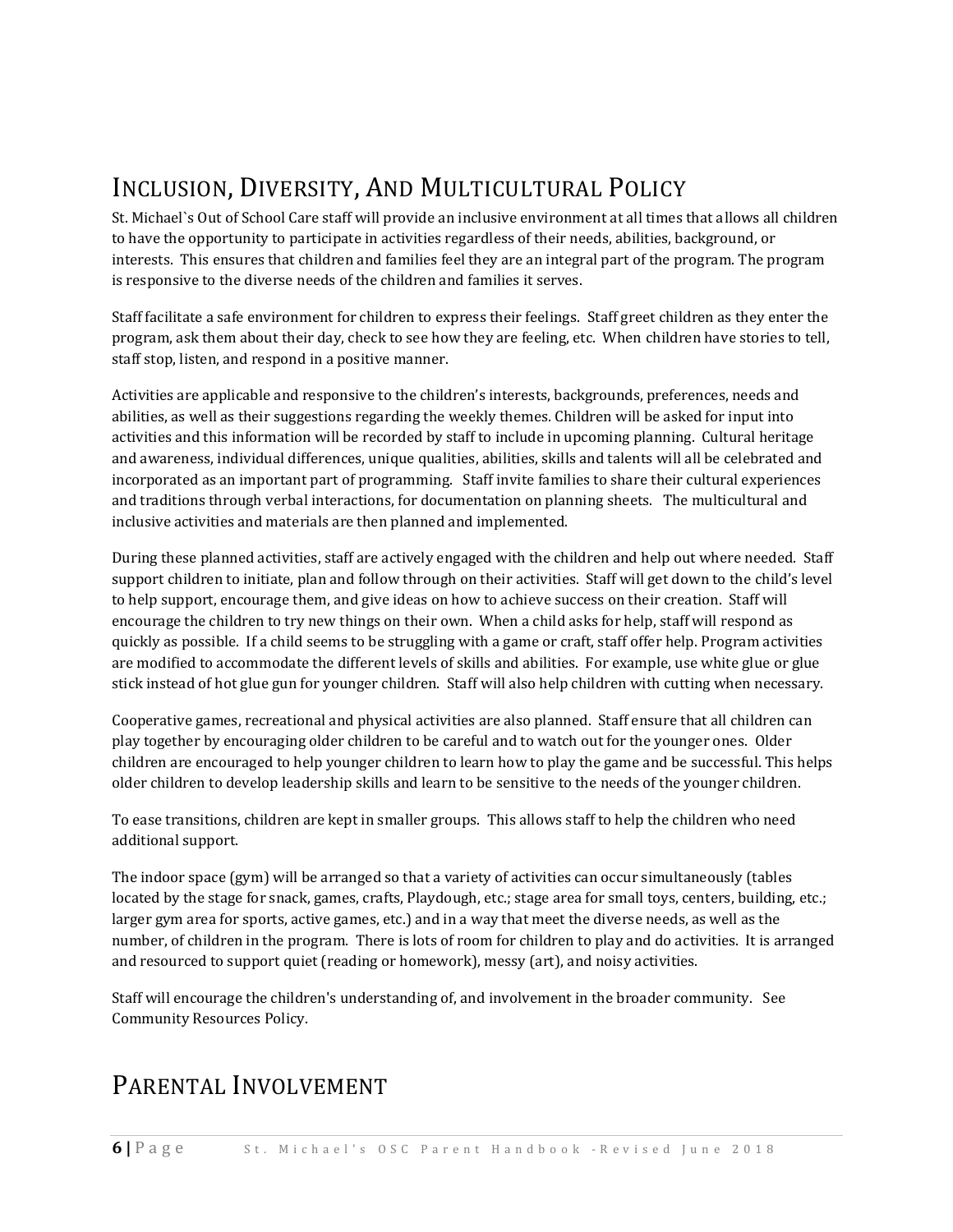The program offers the parents an orientation and parent handbook in order to establish an understanding of what the program offers their child/children and to create a positive relationship between the child's/children's family and the program.

Each day, staff will have conversations with parent(s)/guardian(s) and the children about their day, their home life, and any program information. This kind of communication is intended to create positive and respectful relationships where the children and the parent(s)/guardian(s) will be encouraged to communicate their feelings, any issues that arise, and their cultural experiences/preferences. The program will provide access to any information and community resources to the families on a bulletin board, display, or Facebook.

Parents are invited to speak to the Program Coordinator and then the principal if concerns arise. Parents may be asked to complete surveys from time to time, evaluating the program and giving feedback in order that St. Michael's Out of School Care can better serve their family's needs. This survey may be done anonymously, if desired.

Parents are encouraged to donate toys and equipment to the program if they choose.

The program will occasionally add important reminders to parents in the school's newsletter or Facebook. The program also has a bulletin board for other important information.

Cultural heritage, individual differences, unique qualities, abilities, skills and talents will be incorporated as an important part of programming. Staff invite families to share cultural experiences and/or preferences through periodic notes sent home.

**When family members attend to the program, they must be mindful when using their personal devices in the Program setting to divert from photographing children other than their own or OSC staff.** 

## OPEN DOOR POLICY

Our goal is to provide quality child care for children and their families. We have an Open door Policy and offer a child centered approach. This is developed in a positive and safe environment where creativity is encouraged, differences are celebrated and respect is valued. We strive to be responsive to the children and families diverse needs. The program is open to the following:

- Parents visiting at any time.
- Providing orientation for both new staff and parents.
- Any questions about policies, procedures, or concerns regarding the program.
- Families and children sharing of their cultural traditions and celebrations with staff to promote diversity/inclusion in the program.
- Parents offering suggestions for planned activities.

If the family has any concerns, they are encouraged to discuss the problem with the Program Coordinator (during program hours). If their concern is not dealt with to their satisfaction, they may contact the school principal. Following this, if the parent(s) remains unsatisfied, they are encouraged to contact the Regional Day Care Licensing Officer @ 403-529-3174.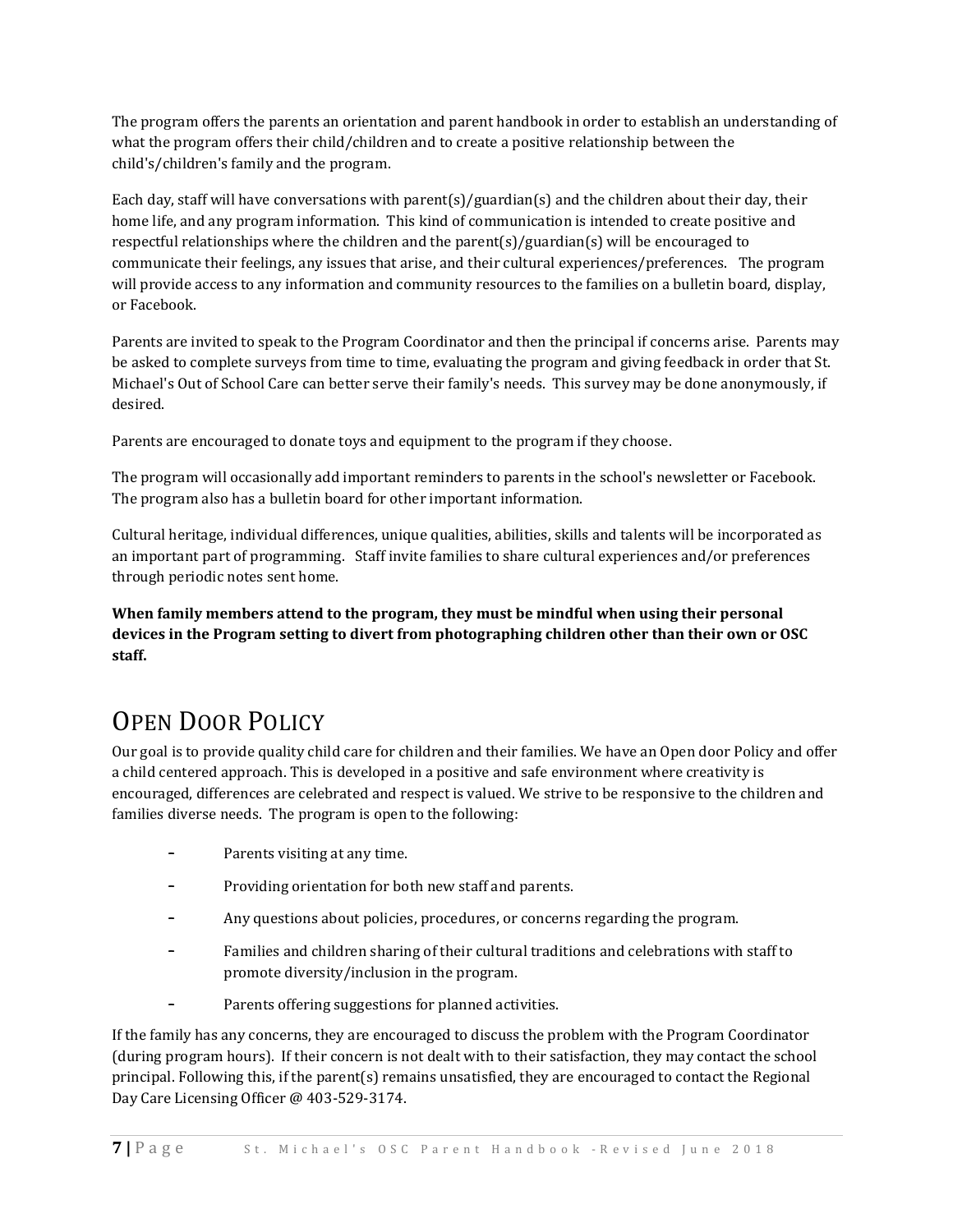## ONGOING EVALUATION AND IMPROVEMENT OF THE PROGRAM (PROGRAM REVIEW)

The Program Coordinator speaks daily with staff to deal with any issues and to improve operations on an ongoing basis. The Program Coordinator speaks regularly with the principal or secretary of the school to discuss any issues or concerns within the program. Any issues will be dealt with in a timely manner.

The program uses feedback from children, staff, family and community to review its performance. Staff and families work together as a team and share knowledge to improve program performance.

St. Michael's Out of School Care Program runs under an "Open Door Policy". If the family has any concerns, they are encouraged to firstly discuss the problem with the Program Coordinator (during program hours). If their concern is not dealt with to their satisfaction, they may contact the school principal. Following this, if the parent(s) remains unsatisfied, they are encouraged to contact the Regional Child Care Licensing Officer @ 403-529-3174.

Policies and procedures are reviewed yearly and updated based on new information on Best Practices, as well as licensing requirements. The date of any review or revision will be noted under each policy. Job descriptions will be reviewed yearly or as necessary to ensure alignment with achieving quality enhancement plans and program outcomes.

Any major incidents are reported to Alberta Child and Family Services Authority (CFSA) using the Critical Incident Report form. All critical incidents are analyzed and reported to the CFSA annually using the Annual Summary and Analysis Report.

Minor incidents will be documented on our "Incident/Observation Report" that the parent(s) or guardian(s) will be required to read, sign, and given a copy for their own records. Severe illnesses will be documented and include the name of the child, the date the child was observed to be ill, name of the staff member who identified the child was ill, time the parent was initially contacted, name of the staff person who contacted the parent, time the child was removed from the program, and the date the child returned to the program. These will be kept in the Incident Report binder and the children's files for review by program staff, parents and the licensing officer.

### MEETING THE DEVELOPMENTAL NEEDS OF CHILDREN

A variety of play experiences will be made available to the children in the OSC Program. Toys and equipment used will reflect the different ages, interests and abilities of the children. In the short period of time the children are in care the staff will offer a variety of choices, encompassing fine/gross motor skills, creative play, social play and cognitive play. The program strives to meet the developmental needs of all the children through the SPICE in their Life:

> **S**ocial **P**hysical **I**ntellectual **C**reative/Cognitive **E**motional

Social development for children in this age group will be accomplished by encouraging teamwork and using goal-oriented processes. The children will be encouraged to sort out disagreements between themselves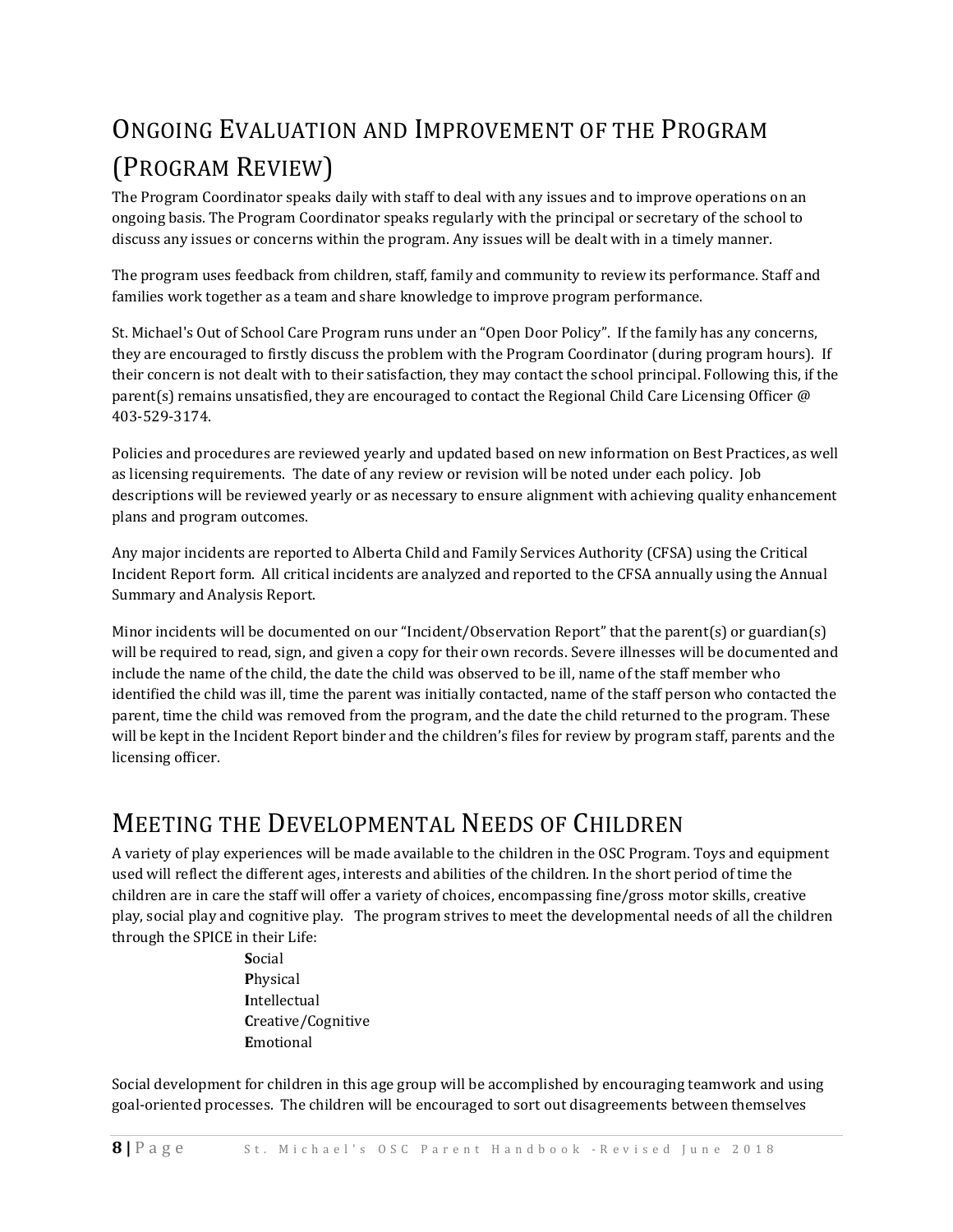with the staff acting only as mediators. Children will also be given many opportunities to play and act out social roles with appropriate direction from the OSC staff.

Some social play experiences include: Anti-bias games, culturally diverse music, dance, movement, and puppet play.

Physical development for children in these age groups will be accomplished by offering a variety of opportunities for gross motor activities, games and outdoor play time.

Some gross motor experiences include: Wide open games (outdoors), badminton and assorted ball games (indoors), music and movement activities.

Intellectual development for children in these age groups will be accomplished by offering a wide variety of developmentally appropriate activities and challenges, which will aid in the growth and development of their cognitive skills. Children will be free to explore and observe their environment.

Some cognitive play experiences include: Board games, Perplexus Balls, problem solving games and numerous manipulative toys from our sensory bucket.

Children will be encouraged to think creatively, with new experiences being provided through planning to encourage independent and creative thought.

Some creative play experiences include: Open ended art, blocks, Lego, assorted manipulatives, sensory play.

Emotional development for school age children will be accomplished by providing a warm, safe, and nurturing environment where the children are free to express their feelings, settle disagreements and also feel that they are respected individuals. The children are encouraged to communicate with the staff, expressing any feelings which they are comfortable sharing.

An attitude of love and respect shall be extended towards the children, their parents, the OSC staff and personnel or anyone associated with the Program. We will encourage children to interact with each other positively and to respect the rights of others. The pursuit of a co-operative spirit will enhance the development potential of the child and the caring service offered by St. Michael's Out of School Care Program.

### OSC DAILY ROUTINE

#### **Before School:**

| 7:00am | Program opens.                                                                                                                                                                                                                                                                                      |
|--------|-----------------------------------------------------------------------------------------------------------------------------------------------------------------------------------------------------------------------------------------------------------------------------------------------------|
| 8:15am | Gym doors are closed and no more children are allowed into morning care, as school outdoor<br>supervision starts at $8:25$ am (Gr. 1-6). Difficult to support, as program staff are in the process<br>of clearing the gym and stage space for school use, and preparing the children for dismissal. |
| 8:30am | Grades 1-6 children are dismissed for outside time. Kindergarten children are escorted to their<br>classroom at 8:35am. Program closed unless preschoolers are in attendance, and they will be<br>allowed in program till 8:45am.                                                                   |
| 8:45am | Preschoolers in attendance allowed to play games on gym floor, down time toys on the stage or<br>read a book, etc. until they're escorted to their classroom after the second bell. Program closed.                                                                                                 |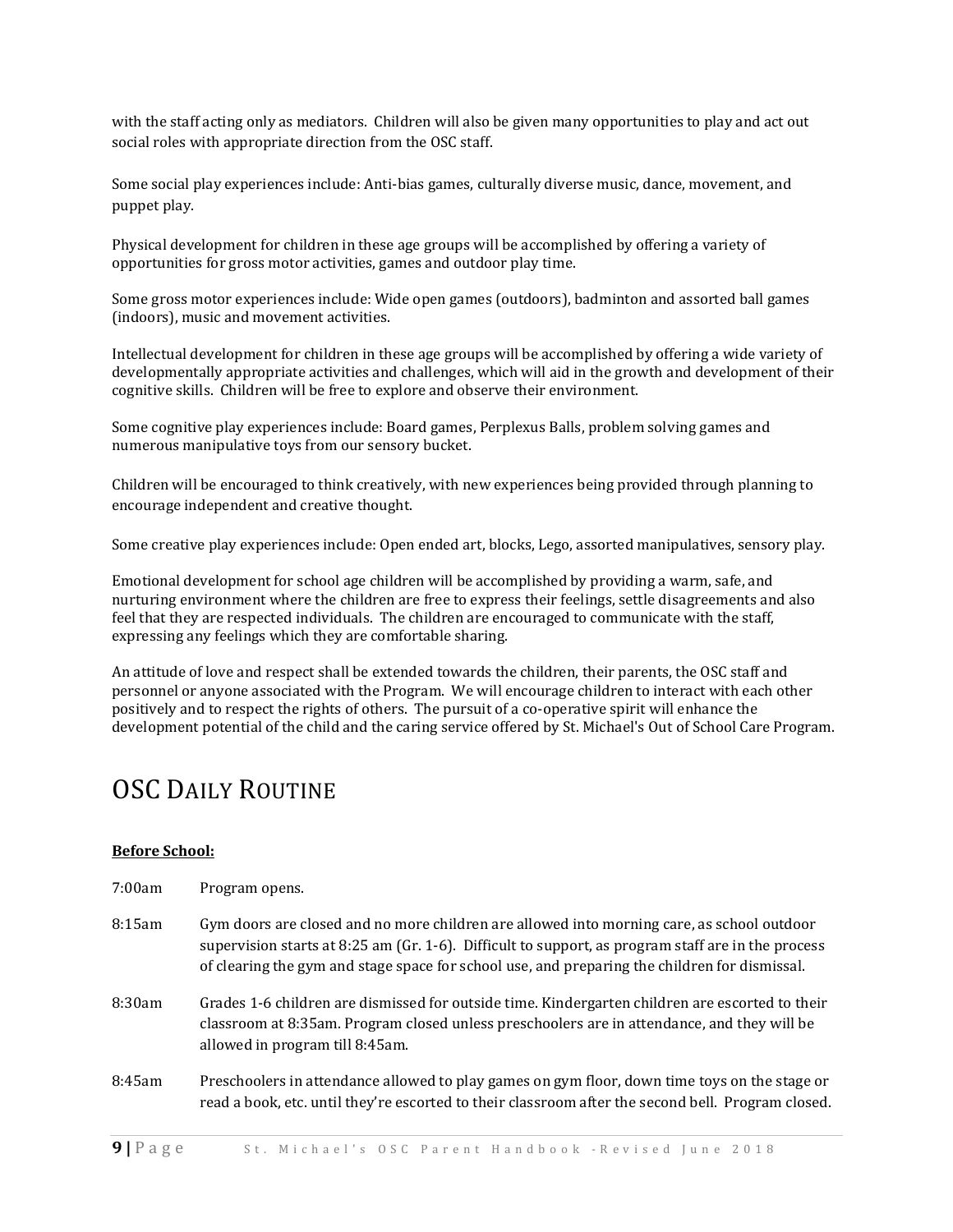#### **After School:**

| 2:30 <sub>pm</sub> | Scheduled staff arrive at their start time to set up OSC space on stage and prepare for afternoon<br>activities.                                                                                         |
|--------------------|----------------------------------------------------------------------------------------------------------------------------------------------------------------------------------------------------------|
| 3:00 <sub>pm</sub> | Gym class leaves; staff set up gym floor and put out needed OSC materials, tables and chairs.                                                                                                            |
| 3:08 <sub>pm</sub> | Staff signs children in as they arrive. Snack time is optional; but children must bring their own<br>and wash their hands prior to entering. Low key table activities or floor play at this time.        |
| 3:30 <sub>pm</sub> | Circle Time! Big group activities; discussions, games, reading $\dots$ depending on theme planning                                                                                                       |
|                    | OR; weather & qualified staff permitting, outdoor play for about an hour.                                                                                                                                |
| 4:00 <sub>pm</sub> | Various planned theme activities, free and physical play. If requested, a movie may be started.                                                                                                          |
| 4:30 <sub>pm</sub> | As ratio goes down staff start cleanup and documents completed (before shift is over).                                                                                                                   |
| $4:45$ pm          | Down (quiet) time starts and staff start leaving. Depending on evening use, weekends, and<br>holiday breaks: all tables & chairs away, buckets, tubs and items put back in cupboards and<br>closet, etc. |
| 5:30pm             | Program closed (front doors locked, lights off, and when applicable, stage curtains closed).                                                                                                             |

To ease in transitions, children are kept in smaller groups. This allows staff to help children who need additional support. For example, when children are going outside to play, a staff member can take some children outside ahead of the children who require more help. Other staff stay behind to help those remaining.

## CHILD GUIDANCE, DISCIPLINE & ANTI-BULLYING POLICY

Staff acknowledge children, respond attentively and show interest when the children communicate with them. Staff make sure to have meaningful interactions and conversations with all the children. Staff greet children as they enter the program, ask them about their day, check to see how they are feeling, etc. When children have stories to tell, staff stop, listen, and respond in a positive manner. During play and activities, staff are actively engaged with the children as appropriate and are available to the children at all times.

We will endeavour to re-direct possible negative behaviour before it happens and will provide enough interesting things for the children so misbehaviour is lessened. We will provide more attention to good behaviour and less to less desirable behaviour (positive reinforcement of good behaviour). Staff intervene when aggressive actions or bullying occurs.

The OSC Program follows the "St. Michael's School Anti-Bullying Policy" and stands by its Rationale, Mission Statement, and Definition of Bullying.

We will provide a safe environment for children to express their feelings, needs, and desires. Children are allowed to finish speaking without being interrupted.

We will establish age and ability appropriate rules and make sure each child knows and understands the rules. We will also provide symbols and signs as reminders of these rules.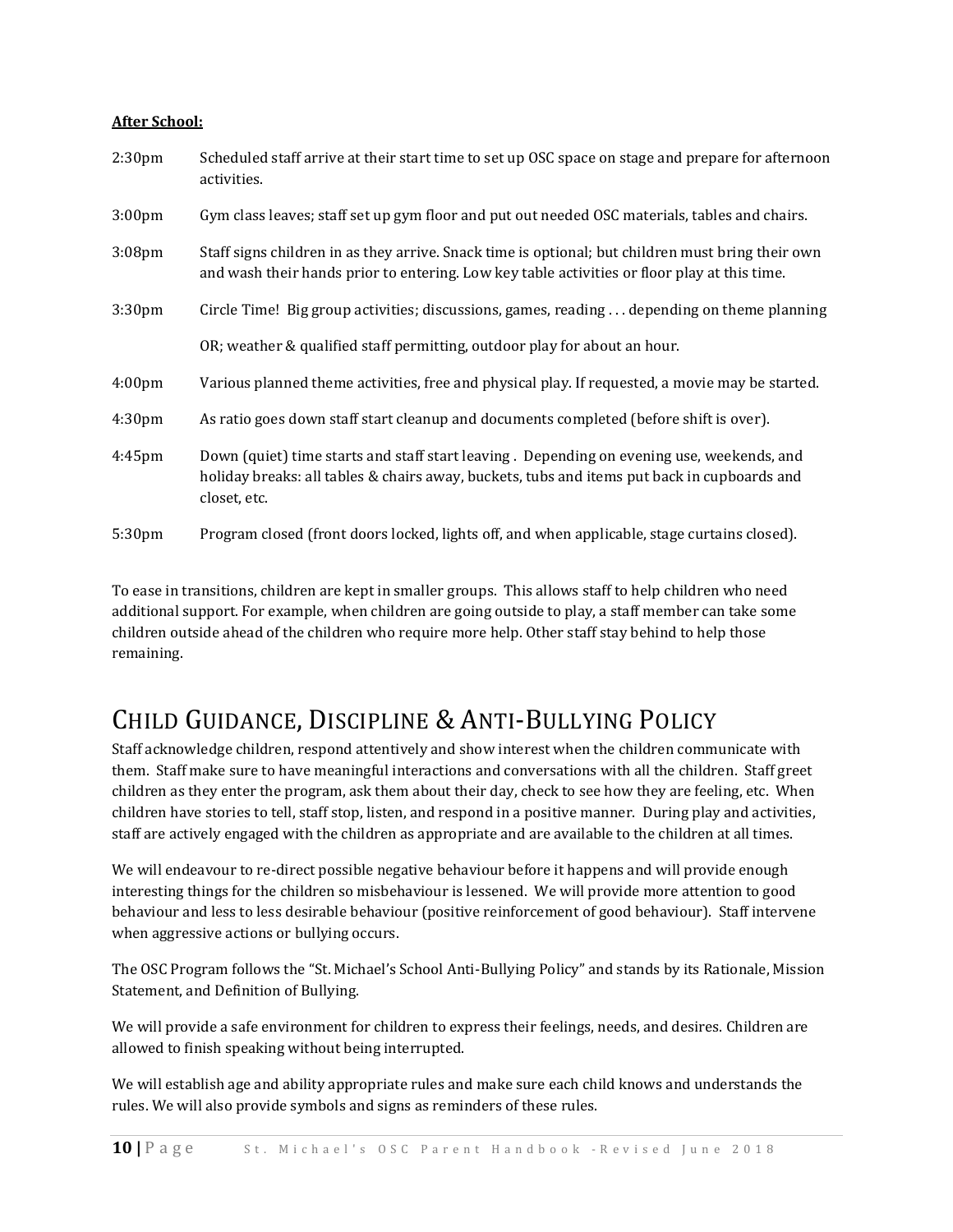When an incident occurs, we will allow the child time to calm down or think about their behaviour. We will be flexible and considerate of the child's age and developmental level. If the problem is reoccurring, we will be consistent and firm, but kind and loving in our discipline. We will explain to the child the reason for the discipline. We will remain calm. We will ask the child to reconstruct any damage done. We may deny certain privileges if necessary, and have been given the opportunity to use St. Michael's School "Noon hour detention" as a consequence for inappropriate behaviour.

Children are taught strategies that support relationships, including problem-solving skills. If there is a problem, staff ask children questions about what happened, what they did, and then how they could change their actions so it will not happen again. We will encourage children to interact with each other positively, respectfully, and respect the rights of others. Staff model positive interactions, behaviours, and conversations when speaking to each other, parents, and all children.

Staff plan leadership/teamwork opportunities (games, building activities, etc.) with the children this will support relationships between the children further. Older children help look after the younger children and entertain them. Staff encourage children to try new things on their own. When a child asks for help, staff respond quickly. If a child seems to be struggling with a game or craft, staff offer help.

Above all, we will consider each child as a very special person and treat them accordingly. Activities planned are responsive to the children's interests, backgrounds, preferences, needs and abilities. Cultural heritage, individual differences, unique qualities, abilities, skills and talents will be incorporated as an important part of programming. The staff meet with the children prior to planning for the week and obtain their feedback. This will assist in the children's emotional development by reinforcing that their opinion matters, thereby increasing their self-esteem.

If there is a constant problem, we will discuss with the parents (or if need be the school principal) a probable solution. Corrective discipline, at the discretion of responsible Centre staff will be administered, in no case shall a child be abused, or be allowed to abuse others, regardless of race, colour, or creed.

Disciplinary action taken will be reasonable in the circumstances. Both parents and staff need to understand that the use of corporal punishment is prohibited under any circumstances. Examples of prohibited actions include:

- Inflicting or causing to inflict any form of physical punishment, verbal, or physical degradation or emotional deprivation
- Threatening to deny or denying any basic necessity
- Use of or permitting the use of physical restraint, confinement, or isolation

The Child Guidance, Discipline and Anti-Bullying Policy are included in all hiring packages. All adults involved in the OSC program are given a copy of the policy prior to working in this program. Parents are informed of this policy through the parent handbook. We will periodically review this policy with the children in the program. If at that time they are able to offer proactive suggestions to better this policy, the children and staff will hold a vote to determine if the suggestions are added to policy.

**If a child repeatedly exhibits non-compliant behavior that displays disrespect to staff, involves safety issues, and/or negatively affects the environment for the children, a "3 Strikes You're Out" policy will be applied: A written warning will be issued to the child and the parent. Upon receipt of the third such warning, a minimum one-week suspension will be enforced. Repeated occurrences following a suspension will be dealt with dismissal from the program.**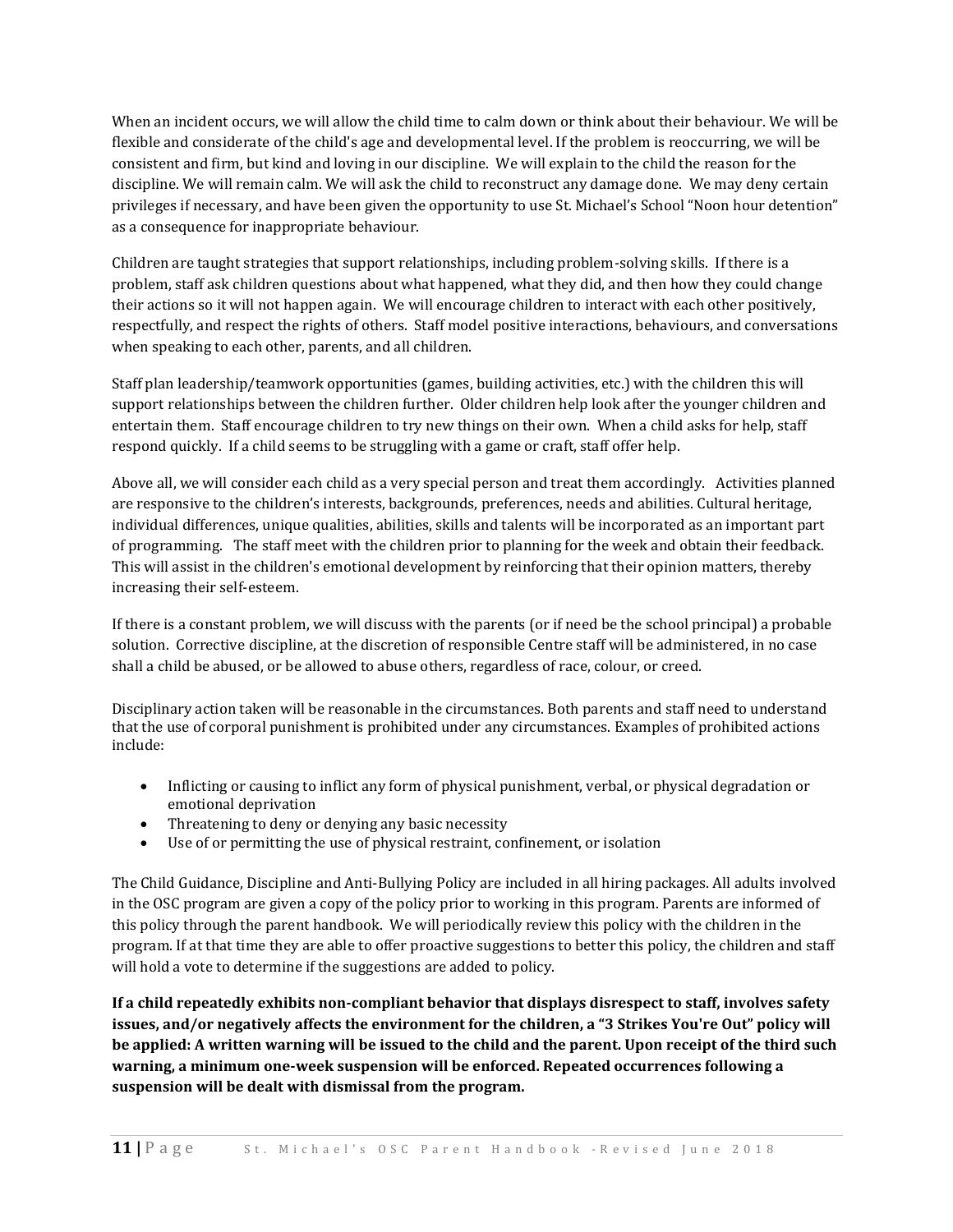## PROGRAMMING POLICY

Programming incorporates a variety of planned and spontaneous (free play) activities, as well as providing the opportunities to develop leadership skills. Cooperative games, recreational activities and sports are planned to promote physical activity. Staff indicate on planning sheets why certain activities or experiences are planned, who initiated them, and what resource materials were used. Current and developmentally appropriate websites are used for programming.

St. Michael`s Out of School Care staff will provide an inclusive environment at all times that allows all children to have the opportunity to participate in activities regardless of children's needs, abilities, background, or interests. Cultural heritage, individual differences, unique qualities, abilities, skills and talents will be incorporated as an important part of programming. The staff may obtain feedback from the children as to: what projects they would like to do, what goals they wish to set for the month, and what special activities they would like to see happen. This will assist in the children's emotional development by reinforcing that their opinion matters, thereby increasing their self-esteem. Information from the children will be recorded in the programming binder and used for upcoming planning.

During planned activities, staff are actively engaged with the children and help out where needed. Staff support children to initiate, plan and follow through on their activities. Staff will get down to the child's level to help encourage them and give ideas on how to achieve their creation. Staff are responsive to the children's abilities and needs for assistance. When a child asks for help, staff respond quickly. If a child seems to be struggling with a game or craft, staff offer help. Program activities are modified to accommodate different abilities. For example, use white glue or glue stick instead of hot glue gun for younger children. Staff will also help children with cutting if necessary.

Staff ensure materials for planned activities are available and set up for activities, including setting up extra tables. The indoor space (gym) will be arranged so that a variety of activities can occur simultaneously (tables located by the stage for snack, games, crafts, Playdough, etc.; stage area for small toys, centers, building, etc.; larger gym area for sports, active games, etc.) and in a way that meet the diverse needs, as well as the number, of children in the program. There is lots of room for children to play and do activities. It will be arranged and resourced to support quiet (reading or homework), messy (art), and noisy activities. There are sufficient portable materials and equipment (totes of toys/games and sports equipment) accessible to children.

Staff provide the materials and opportunities for children to work independently, in small or in large groups and make sure children are aware of the materials and opportunities. These activities range from centers that promote learning through play as well as board games, crafts, and reading for enjoyment. Toys and equipment used will reflect the ages, interests and abilities of the children. Children are consulted prior to purchasing new equipment through the use of the suggestion box or from interactions with the children.

To ease transitions, children are kept in smaller groups. This allows staff to work with the children who need additional support.

Outdoor activities will be planned but only executed on a "weather permitting" basis. The first aid kit, the attendance record, and emergency contact book are taken by staff to the playground.

The children are provided with the information and equipment they need to ensure their own personal safety when indoors and outdoors (for e.g., proper footwear, sunscreen, bug spray, water, reminders of how to be safe while playing outside). The children know what to expect while inside or outside, where they are allowed to go, rules and boundaries, important safety issues, and consequences for noncompliance.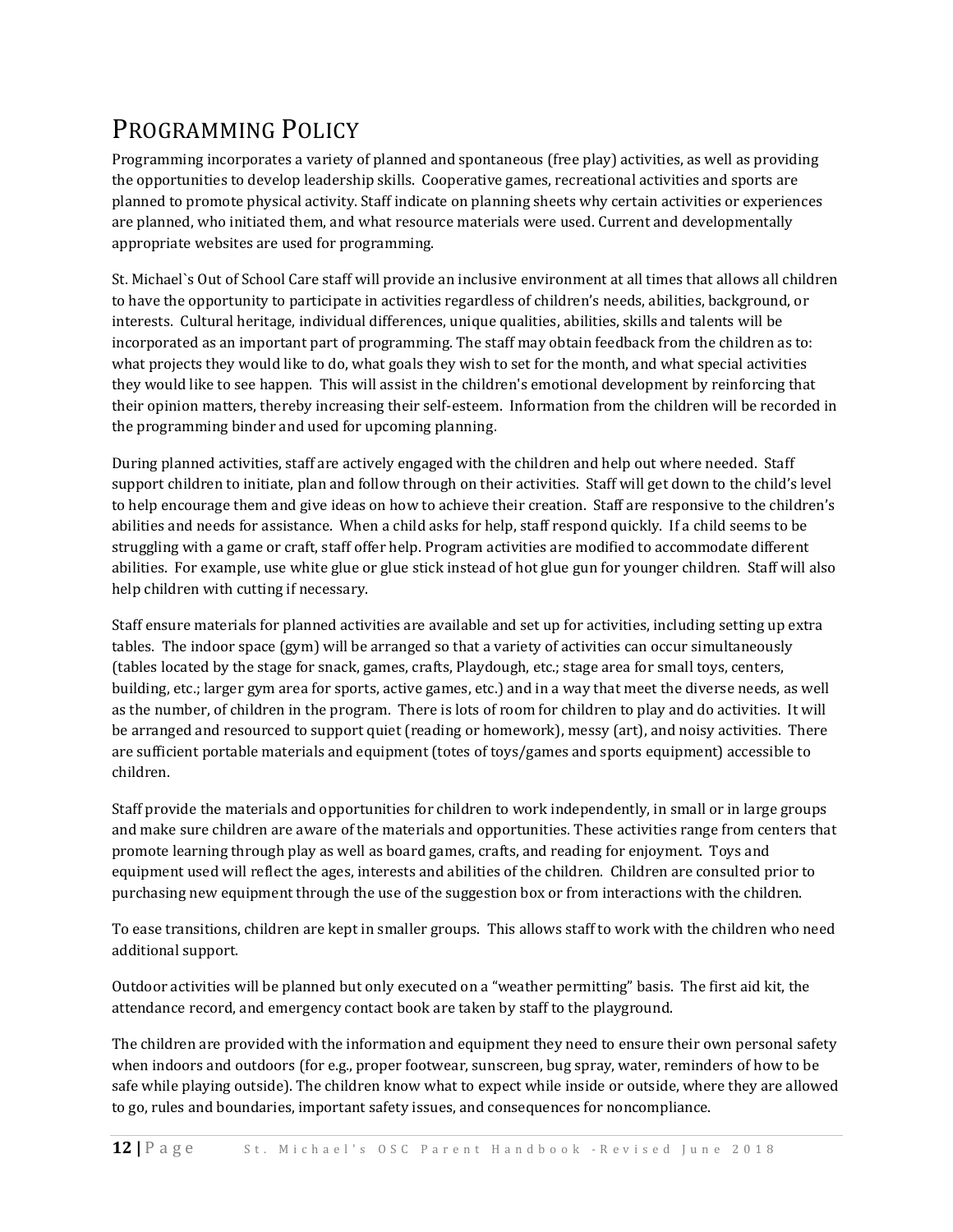The program has an open door policy. This means parents are invited to drop by anytime and see what activities the children are involved in. In addition, parents are welcome to share cultural experiences, preferences, and traditions with the staff to add to the planned activities.

#### **Planning will in no way involve off-site excursions. The program does not operate on non-school**

**days.** The program provides adequate toys, equipment, activities, etc. to keep the children busy and engaged throughout the time they are in the program.

## HOMEWORK POLICY

A quiet environment will be arranged in the Equipment Room off of the Gym to provide an opportunity for children to complete homework assignments. Staff will provide school/homework supplies, if necessary.

## OFF SITE ACTIVITY POLICY

The program does not operate on non school days. Therefore, the program does not participate in any off site activities. The program provides adequate toys, equipment, activities, etc. to keep the children busy and engaged throughout the time they are in the program.

In the event of an emergency evacuation, staff will take all portable records including:

- The child's name, date of birth and home address
- The parent's name, home address and telephone number
- The name, address and telephone number of an emergency contact
- Any other relevant health information about the child including the child's immunizations and allergies.

The portable records booklet also includes the telephone numbers of local emergency response services, poison control and the telephone numbers of the administrators of the school.

Parents are made aware of these procedures in the Parent Handbook.

### DISTAL SUPERVISION/INDEPENDENT DEPARTURE POLICY

Children are not allowed to go beyond visual and auditory range of the staff. The exceptions to this rule are using the bathroom, to get something from their backpack, and getting a drink of water from the fountain outside the gym door (the child must ask permission first and be over the age of 5 years). Kindergarten children must be accompanied by a staff member at all times.

Children 5 to 12 years of age may leave the OSC program unaccompanied by an adult only when a parent has signed a "Release of Liability Form". This form gives written parental/guardian consent for the child to travel to and/or from home unescorted. The children know what to expect, where they are going, rules and boundaries, important safety issues, and consequences for noncompliance.

When the group is in an open area, boundaries are set and strictly enforced. Emergency contact information, a first aid kit and the attendance record accompany staff outside on the playground.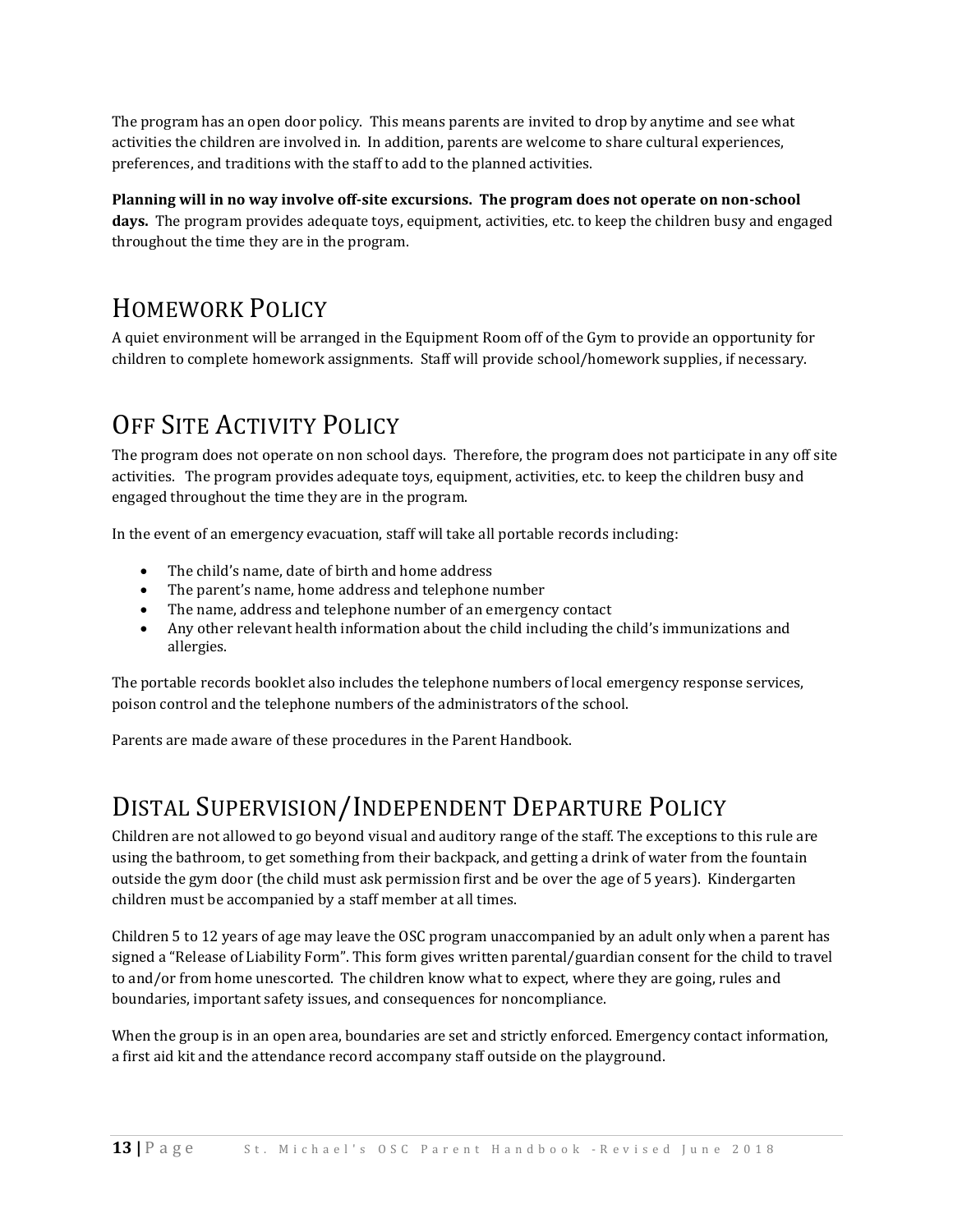## TECHNOLOGY POLICY

The staff of St. Michael`s Out of School Care will assist in and monitor the children's use of technology on a regular, limited basis with the program to encourage children to experience a variety of appropriate activities.

The use of technology is monitored to ensure it is related to the program planning and is appropriate for the ages and abilities of the children in the program. Media play will be limited to age appropriate movies (PG) during quiet time (in the morning and between the times of 4:00 -5:30). Personal interactive game devices (e.g. Nintendo DS) are not allowed in the program. Theme applicable and age appropriate background music is always playing.

Movies played during program times are noted in Staff Communication Log Book.

Current and developmentally appropriate websites are used for programming. Websites used will be referenced on planning sheets (Pintrest, Google, etc.).

## EMERGENCY EVACUATION PROCEDURES

Upon arrival at the program, each child is received by a Childcare Professional. Staff will immediately place the child's name on a group attendance sheet which will be accessible, at all times for evacuation purposes.

#### **IF EVACUATION IS NECESSARY:**

The child care staff member is responsible to collect their group's attendance sheet and emergency contact book. This is considered to be the portable record. Immediately remove children and occupants in a calm and orderly manner. The primary caregiver is to be sure that all children have been evacuated.

The second staff member will call 9-1-1 to report the details of the emergency, including the location name and address. St. Michaels School, 865 Black Boulevard N.W., Medicine Hat.

All staff and children will meet at the "Muster Point" (southwest corner of the school parking lot by the blue garbage can) to ensure all occupants have been evacuated. Once all occupants are accounted for (if required), the group will be escorted to Cypress View Foundation Seniors' Home, located on 722 Bassett Cres. NW. (403- 527-8755 – D. Darcy, Building Supervisor) see "Alternate Location" below for more details. *(Revised February 12, 2018)*

Staff receive a copy of this policy in their staff handbook. Staff will plan periodic fire/emergency evacuation drills monthly to familiarize themselves and children with this process.

The following telephone numbers are posted on the program premises and are easily accessible:

- Emergency medical services;
- Ambulance service;
- Fire department;
- Police service;
- Poison control centre;
- Nearest hospital or emergency medical facility;
- Child abuse hotline.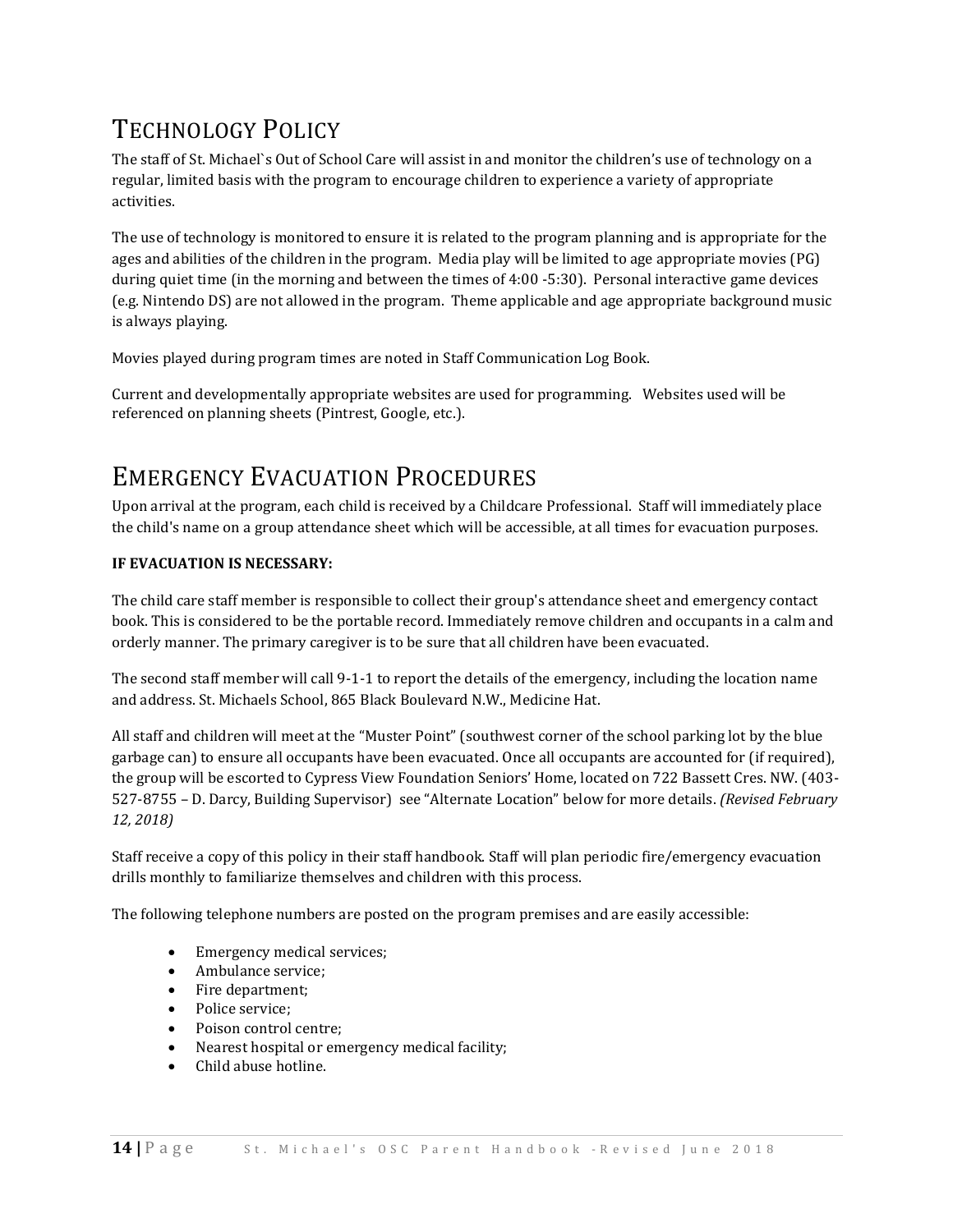An after hours emergency program contact phone number is posted on the front entry of the school and is visible from the outside.

#### **Alternative Location:**

Our emergency alternate location is the Cypress View Foundation Seniors' Home, located at 722 Bassett Cres. NW. (This location is open at all times during our OSC hours). *(Revised February 12, 2018)*

### LOCKDOWN PROCEDURES FOR ST. MICHAEL'S OSC PROGRAM

*(These Lockdown Procedures revised from the St. Michael's School policies by Principal Ron Blackmer)*

#### **Overview**

Lockdowns are primarily conducted to keep people safe inside, away from possible harm until such a time that the people may leave the building in safety. A lockdown may be conducted for a variety of reasons, including: an armed or potentially dangerous intruder, a vicious dog, or a serious accident on the premises. The key is to keep people safe until the situation is resolved.

#### **Administrator Responsibilities**

OSC staff should focus on the safety of students and other staff as well as any parents who may be present.

- 1. If possible, staff member locks the front door to the school and immediately calls 911. This scenario would occur if any type of threat was made by an individual either by phone or text, or if an individual left the school issuing any type of threat.
- 2. If the threatening individual or issue is already in the school, do not attempt to engage him or her.
- 3. Gather all students on the stage area and close the curtains. Remain absolutely quiet. If at the time of the threat, there is a smaller number of students present, gather the students in the gym equipment storage room. Close the door to both the gym and equipment room.
- 4. When able, inform school administrator.
- 5. Do not open the front doors until directed by the police and do not release children to parents until the police are present and have instructed you to do so.
- 6. Following the incident, complete a critical incident report that specifies the situation including names of those involved, weapons, victims and the procedures that were followed.
- 7. In consultation with school administration, OSC staff and parents, crisis counseling may be required for certain individuals involved and the necessary resources will be set up for this purpose.
- 8. Meet with all staff, school administration and school resource officer as soon as possible to develop plans for follow up.
- 9. Any media released information regarding the event should only be done through persons designated to do so by the Medicine hat Police Service and the Superintendent of the MHCBE.

#### **Staff Responsibilities**

- 1. Upon encountering a threat or a hazard, the staff recognizing the issue will immediately gather the children on stage, with the assistance of other staff. Children and staff remain calm and quiet. Close curtains. One staff will lock the front door.
- 2. Check the hallways and bathrooms and get all students to stage area
- 3. Call 911 and give known information such as:
- 4. Nature of the threat and who issued the threat
- 5. Possible motives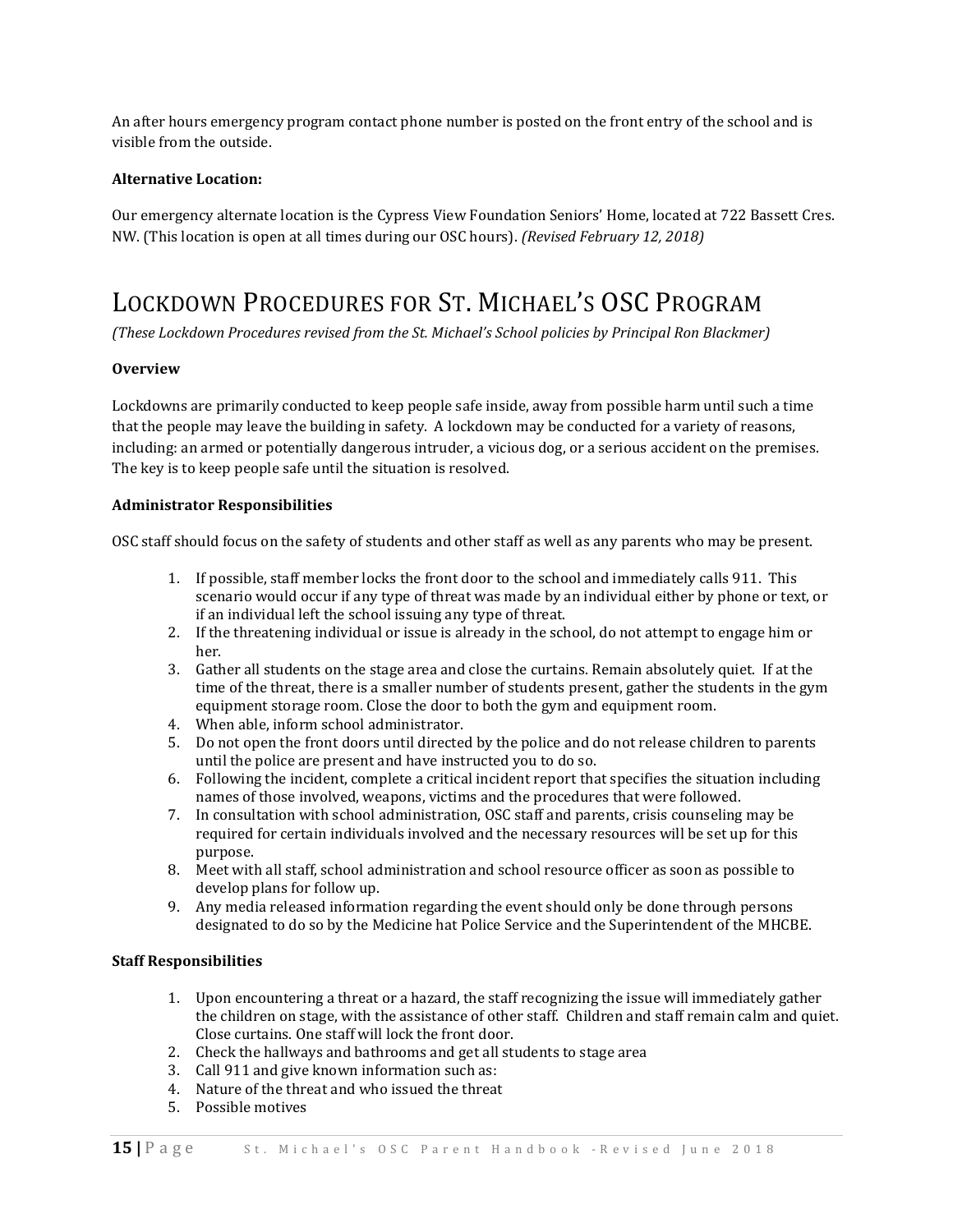- 6. Last known location of suspect
- 7. Allow police to handle the situation once they arrive.

### ACCIDENT AND ILLNESS POLICY

Children are not to be brought to the program when they are ill. Children who develop temperatures or other symptoms of illness while in attendance, will be isolated and the parent(s)/guardian(s) will be immediately notified by phone to pick up their child. If the child has been absent because of a communicable disease, he/she shall not be re-admitted except upon the written certification of a physician or the local health officer.

In the case of a serious accident or illness involving a child, staff, with first aid certification, will ensure the child receives medical attention as necessary. The program reserves the right to obtain emergency medical assistance, for any child in its care, when its sole discretion deems such assistance necessary.The expense, thereof, is to be borne by the parent(s) or guardian's of the child.

In case of illness, accident or injury incurred while in attendance at the program, the program will call an ambulance if necessary and then the parents will be notified by telephone. Emergency contacts will be contacted if parents cannot be reached. All critical incidents and serious illness are reported to the CFSA immediately by telephone (do not leave a message, ensure that you speak to a person) and documented on the Critical Incident Report Form, which is submitted within two working days. The program tracks and analyzes accidents to identify trends or issues using the Annual Summary and Analysis Report form and reported to the CFSA. In the case of a minor accident or incident of concern, the staff involved will fill out an "Incident/Observation Report" that the parent(s) or guardian(s) will be required to read and sign. The completed form will be kept in the child's file at St. Michaels School.

### POTENTIAL HEALTH RISK

Children with communicable diseases will not be able to attend the program. The following signs or symptoms may be considered a communicable disease: a new and/or unexplained rash or cough, fever, vomiting, diarrhea, and/or any symptoms, which require care that may compromise the care of any other children or staff.

Staff will visually access children for the signs and symptoms listed above. They will ask children how they are feeling or will listen to children who come to them complaining of feeling unwell. The staff may feel the child's head to determine if they feel warm. The Coordinators will then be consulted and a decision will be made regarding a potential health risk.

If a child starts displaying the above signs or symptoms of illness, program staff will contact the parents or emergency contacts to have the child immediately removed from the program. A child who is removed from the program, may not return until the license holder is satisfied that the child no longer poses a health risk to others in the program. Upon return the child needs to be symptom free for 24 hours or have a note from a physician stating they are clear to return.

The program will document all instances where a child becomes ill in the program. This will include the name of the child, the date the child was observed to be ill, name of the staff member who identified the child was ill, time the parent was initially contacted, name of the staff person who contacted the parent, time the child was removed from the program and the date the child returned to the program.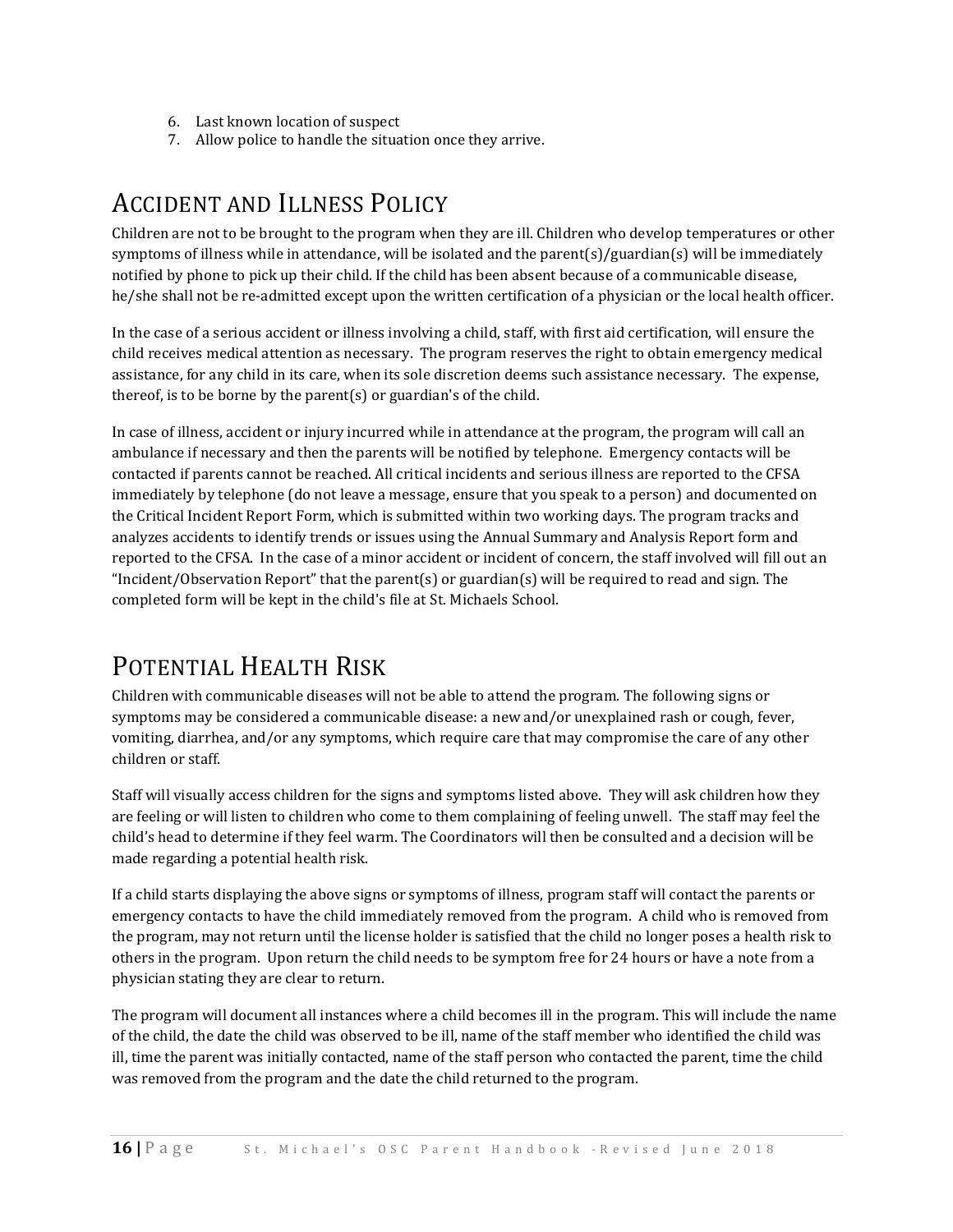When a parent fails to remove the child immediately, or the program in unable to contact a parent and/or emergency contact, the child is separated from the rest of the group on a mat. The child will be kept as comfortable as possible and be supervised by the staff. The child will be kept as far away from the others as is safe and reasonable. If necessary, medical help will be obtained and if the child required emergency health care or the child requires an overnight stay in the hospital, the illness would be reported to the CFSA using the Critical Incident Report form. The mats and items the child uses will be disinfected after the child leaves.

Parents will be made aware of the procedures in the Parent Handbook and will sign all documentation of the child's illness.

## SUPERVISED CARE FOR SICK CHILDREN

Should a child become ill they would be made as comfortable as possible and immediate contact will be made with the parent and/or emergency contact to arrange for the removal of the child. Sick children will be kept as far away from other children as is safe and reasonable while still being supervised by the staff with first aid training. Sick children are typically kept on the stage in the gymnasium separate from the other children while waiting for their parents to pick them up. If necessary, medical help will be obtained and if the child required emergency health care or the child requires an overnight stay in the hospital, the illness would be reported to the CFSA using the Critical Incident Report form.

## MEDICATION AND HERBAL REMEDIES POLICY

The St. Michael's Out of School Care Program does not administer medication or herbal remedies. Any medications that need to be administered on a daily basis will be done by the school secretary during her office hours only (8 am to 4 pm daily). The school will accept responsibility for this administration of medication and follow their rules and guidelines relating to medication. Emergency medication will also be administered by the school secretary during her office hours, unless it is required after those times, when it can be administered by Child Care Staff according to their First Aid Training and the rules contained below.

Emergency medications (e.g., Epi-pens) will not be given by Child Care Staff unless a written letter is received from the parents allowing the staff to administer this medication. The medication must be in its original labeled container and the medication will be administered according to the labeled directions. Emergency medications are kept in a place inaccessible to children. Emergency medication must be current and the expiry date is checked regularly. When emergency medication is administered to a child, staff will complete an Incident Report (Medical Form) that will include: the name of the medication, time of administration, the amount administered and the initials of the person that administered the medication. The parents will be notified immediately by telephone of any emergency medication being administered.

## HEALTH CARE

The program asks for health information of each child in the registration package. If a child has a health condition, the parents are asked for more information. These parents will complete and sign a written consent form stating that they give permission for the out of school care staff to provide or allow for the provision of health care. Staff may seek medical treatment, including calling for an ambulance, if the parent/guardian or alternate contact is unavailable. The only health care staff members will provide will be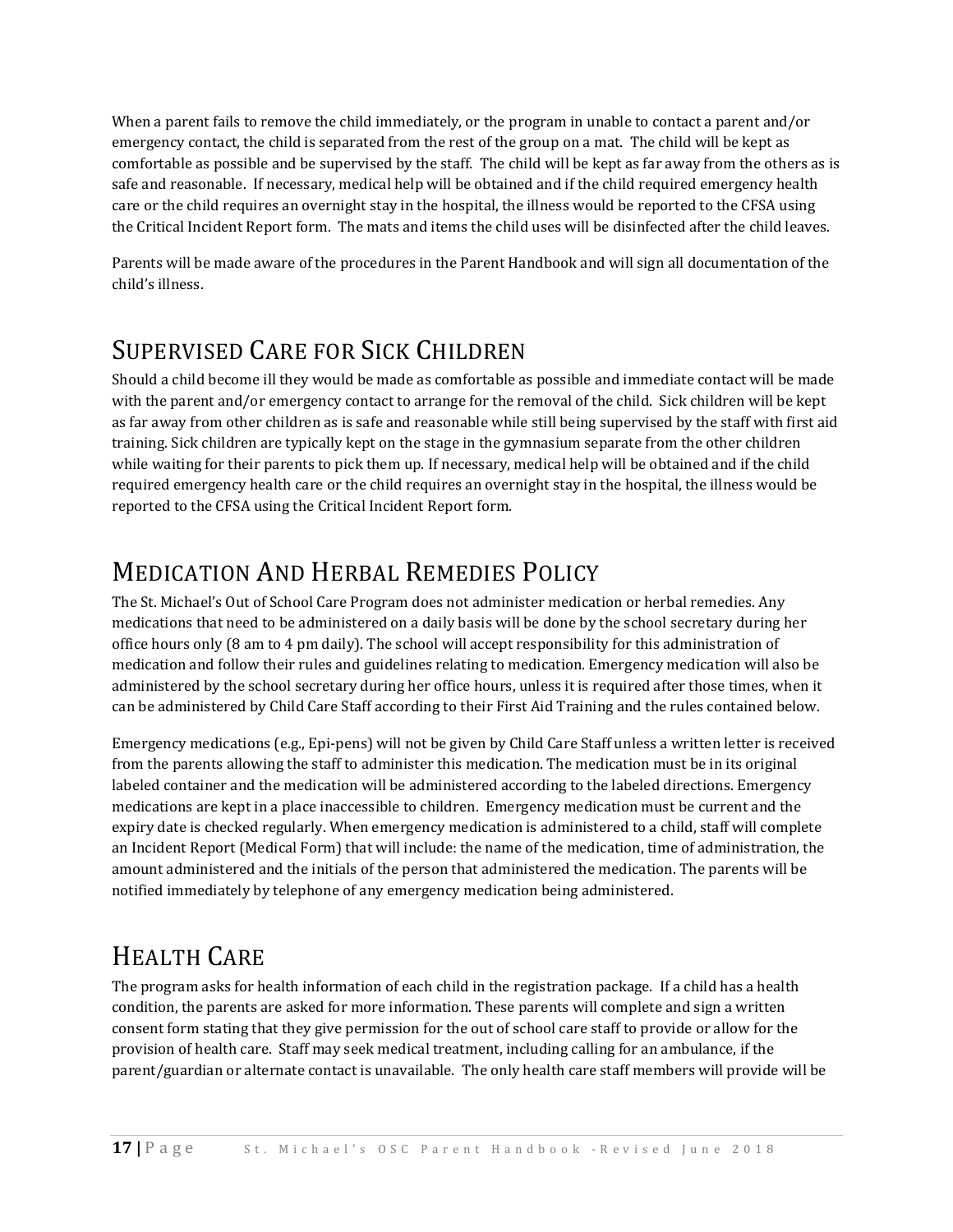in accordance with first aid standards. Staff will receive training on any special health care a child may need and documentation will be kept in their file.

## SMOKING

The program does not allow staff members or any other persons to smoke on the program premises or anywhere in the vicinity of the children during care.

## INCIDENT REPORTING POLICY

If any of the following incidents are to happen while a child is attending the program, they will be reported immediately, by phone, to the regional childcare office, if it was after business hours the toll free number would be called and the incident would be reported to them. The Program acknowledges that they must speak to someone in person to report the incident. The appropriate prescribed form will be filled out and submitted to the CFSA office within two working days. These incidents consists of an emergency evacuation, unexpected program closure, an intruder on the program premises, an illness or injury to a child that requires the staff of the program to request emergency healthcare assistance and/or requires the child to remain in the hospital overnight. Other serious incidents that must also be reported to the regional childcare office immediately, are; the death of child, an unexpected absence or disappearance of a child (ie: lost child), a child removed from the program by a non-custodial parent or guardian, an allegation of physical, sexual, emotional and/or neglect by a program staff member or volunteer, the commission by a child of an offence under an Act of Canada or Alberta, and also, if a child was left on the premises outside of the program's hours of operation.

As per our Medication and Herbal Remedies Policy on the next page, we do not administer medication of any kind, unless a written consent form has been filled out, signed and dated by the parents. This proactive measure prevents us from experiencing accidental dosages, or errors in administering medicine to the wrong child. However, that being said, if such an incident were to occur where a child became seriously injured or ill and required first aid, or the program staff requested emergency healthcare assistance and/or requires the child to remain in the hospital overnight, due to a medication administration error, it would also need to be reported to the regional childcare office immediately, using the appropriate prescribed form.

The copies of all the incidents reports that have been filled out, and that are kept in a separate binder, are analyzed annually and the findings are reported to the regional childcare office, using the prescribed forms.

The two prescribed forms mentioned in the above policy are specifically labeled "Incident Report Forms for Programs" and the "Incident Reporting and Annual Summary Analysis Report", both of which can be found in the following web link:

<http://www.child.alberta.ca/home/1150.cfm>

## HEALTH AND SAFETY

Snack time is a prime time for children to learn about the benefits of good nutrition, hydration, hand washing practices and hygiene. Staff model good hand washing and hygiene practices. Staff ensure children wash their hands before and after snack. Staff talk to children about what they have for snack and if it is nutritious. **Please remember that St. Michael's School is a nut free school**. If the snack is not acceptable, staff will provide an alternative.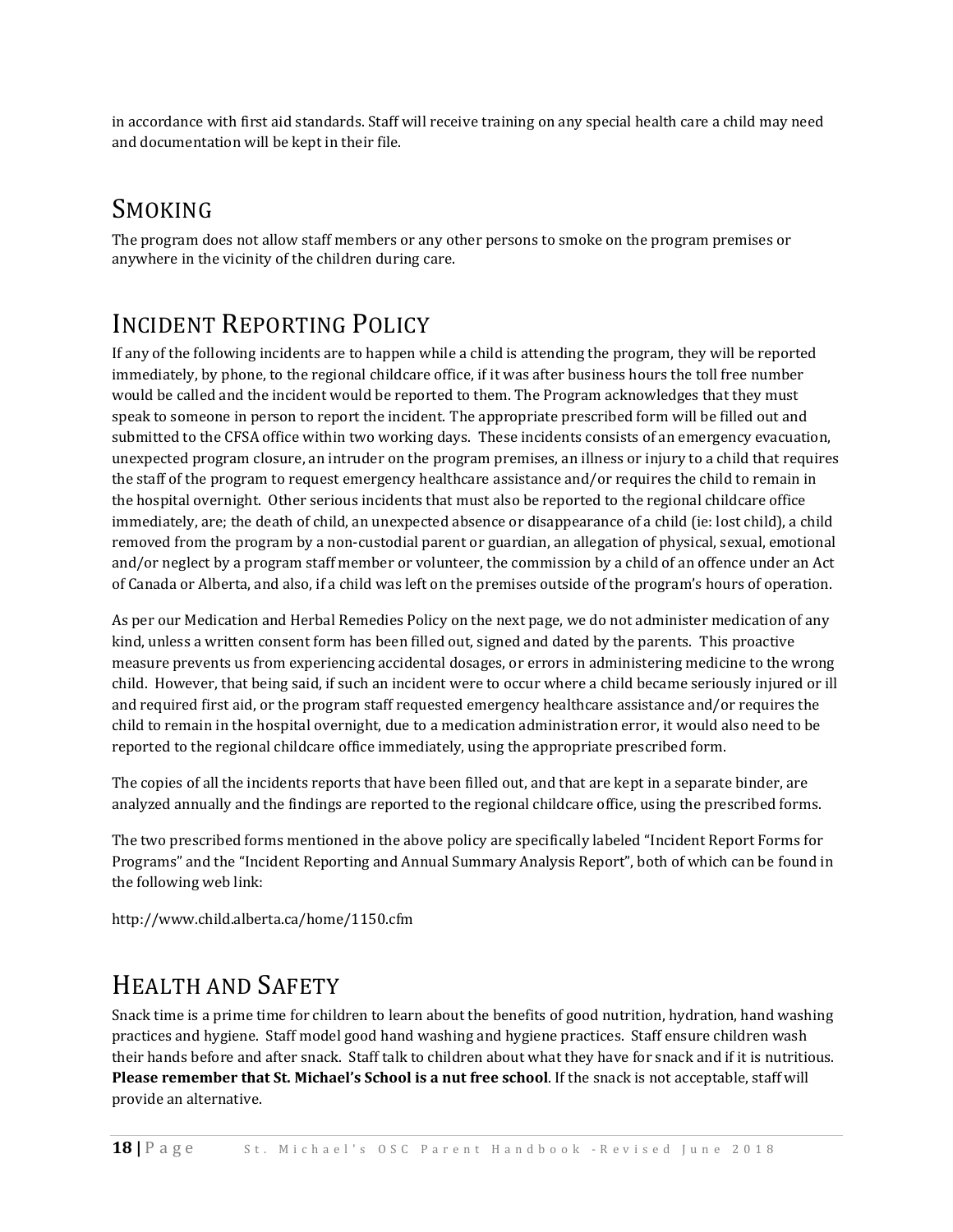The indoor space (gym) will be arranged so that a variety of activities can occur simultaneously (tables located by the stage for snack, games, crafts, Playdough, etc.; stage area for small toys, centers, building, etc.; larger gym area for sports, active games, etc.) and in a way that meet the diverse needs, as well as the number, of children in the program. There is lots of room for children to play and do activities. There are sufficient portable materials and equipment (totes of toys/games and sports equipment) accessible to children. Staff provide materials and opportunities for children to work independently, in small or in large groups. These activities range from centers that promote learning through play as well as board games, crafts, and reading for enjoyment.

Sports and recreation equipment is available to children and recreational activities, cooperative, and competitive games are included by staff on the programming sheet. Sports and recreation equipment used promotes the importance of physical activity in children. Children are encouraged to participate in some exercise before and after school. This allows them to "burn off some energy".

Children benefit from being out in the fresh air before and after school. Outdoor activities will take place on a "weather permitting" basis. Staff takes the first aid kit and emergency contact book to the playground.

Good hydration is important. Children are allowed to get a drink from the water fountain whenever they need and are encouraged to bring their own water bottle into the program.

A daily inspection of the indoor and outdoor environment is conducted to ensure that potential hazards are addressed. If there is any broken equipment, children are to be kept away from it until it has been repaired or it is thrown in the garbage. Staff are to notify the custodian of any concerns or hazards.

The children are provided with the information and equipment they need to ensure their own personal safety when indoors and outdoors *(for e.g., proper footwear, sunscreen, bug spray, water, reminders of how to be safe while playing outside).* The children know what to expect while inside or outside, where they are allowed to go, rules and boundaries, important safety issues, and consequences for noncompliance.

Parents must ensure that children bring appropriate clothing in anticipation of the day's activities (i.e. rainwear, sun hat/cap, warm jacket). *It is also imperative that children wear comfortable shoes each day (flip flops are not considered appropriate).*

Emergency contact information, a first aid kit and an attendance list accompany staff outside on the playground.

Staff demonstrate knowledge of these policies and procedures and implement them consistently.

#### NUTRITION POLICY

**Parent(s)/guardian(s) are required to provide a "healthy and nut-free snack" whenever their child/children use the program.** However, if no snack (or an inadequate snack) is provided; the Out of School Care Program shall supplement or supply each child's snack.

Snacks will be provided by the parents and must comprise of nutritious food from 2 of the food groups according to the Canada Food Guide; **IF** the child is attending the program 1½ hours **BEFORE** school commences and for **ALL** children who attend the **AFTER** School Program. A copy of the Canada Food Guide chart will be posted and/or provided in order to encourage parents to provide nutritionally adequate snacks. The program has an open snack policy, as the children are allowed to eat when they are hungry.